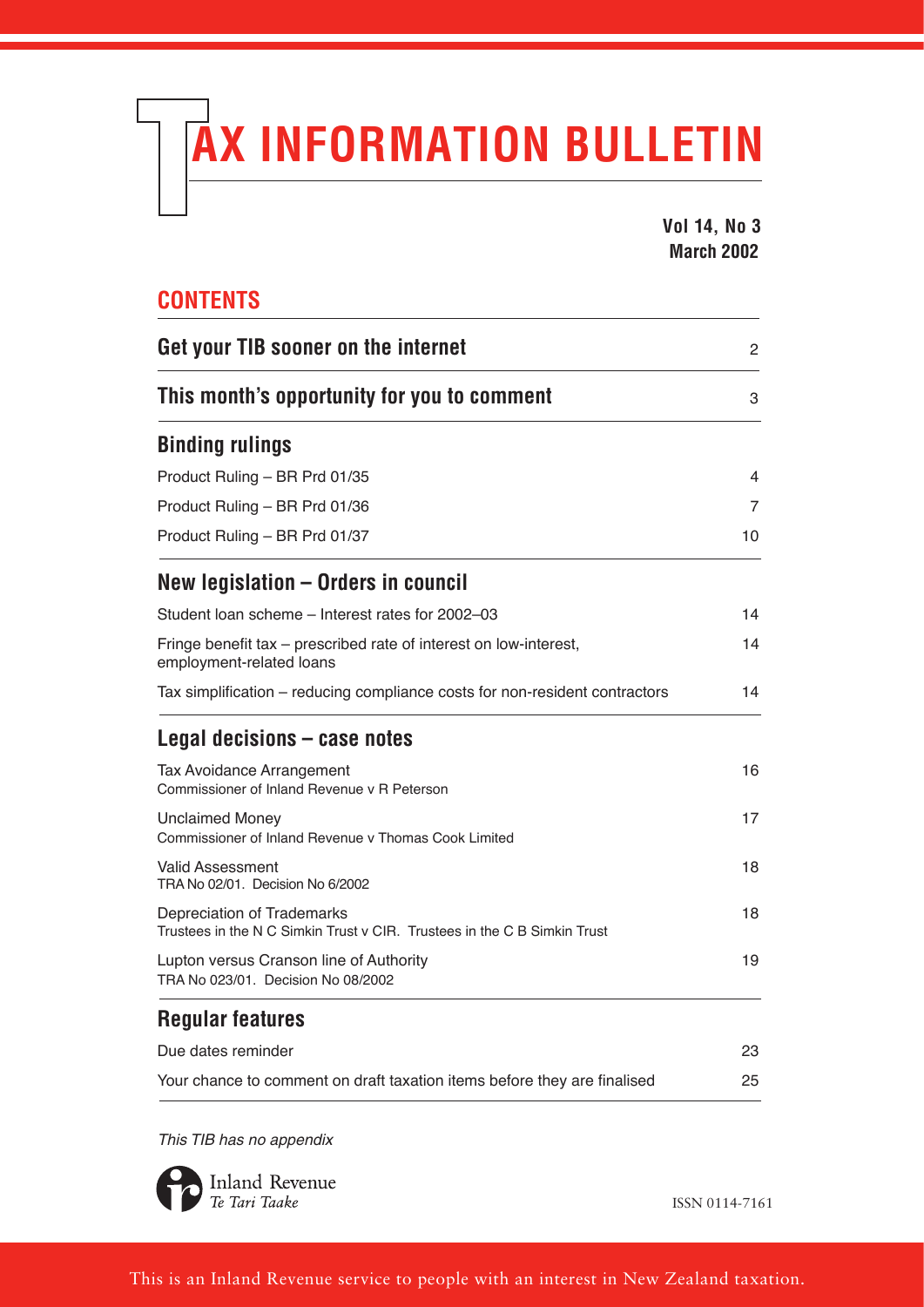## **GET YOUR TIB SOONER ON THE INTERNET**

This *Tax Information Bulletin* is also available on the internet in PDF format. Our website is at:

#### **www.ird.govt.nz**

It has other Inland Revenue information that you may find useful, including any draft binding rulings and interpretation statements that are available, and many of our information booklets.

If you find that you prefer to get the *TIB* from our website and no longer need a paper copy, please let us know so we can take you off our mailing list. You can do this by completing the form at the back of this *TIB,*  or by emailing us at **IRDTIB@datamail.co.nz** with your name and details.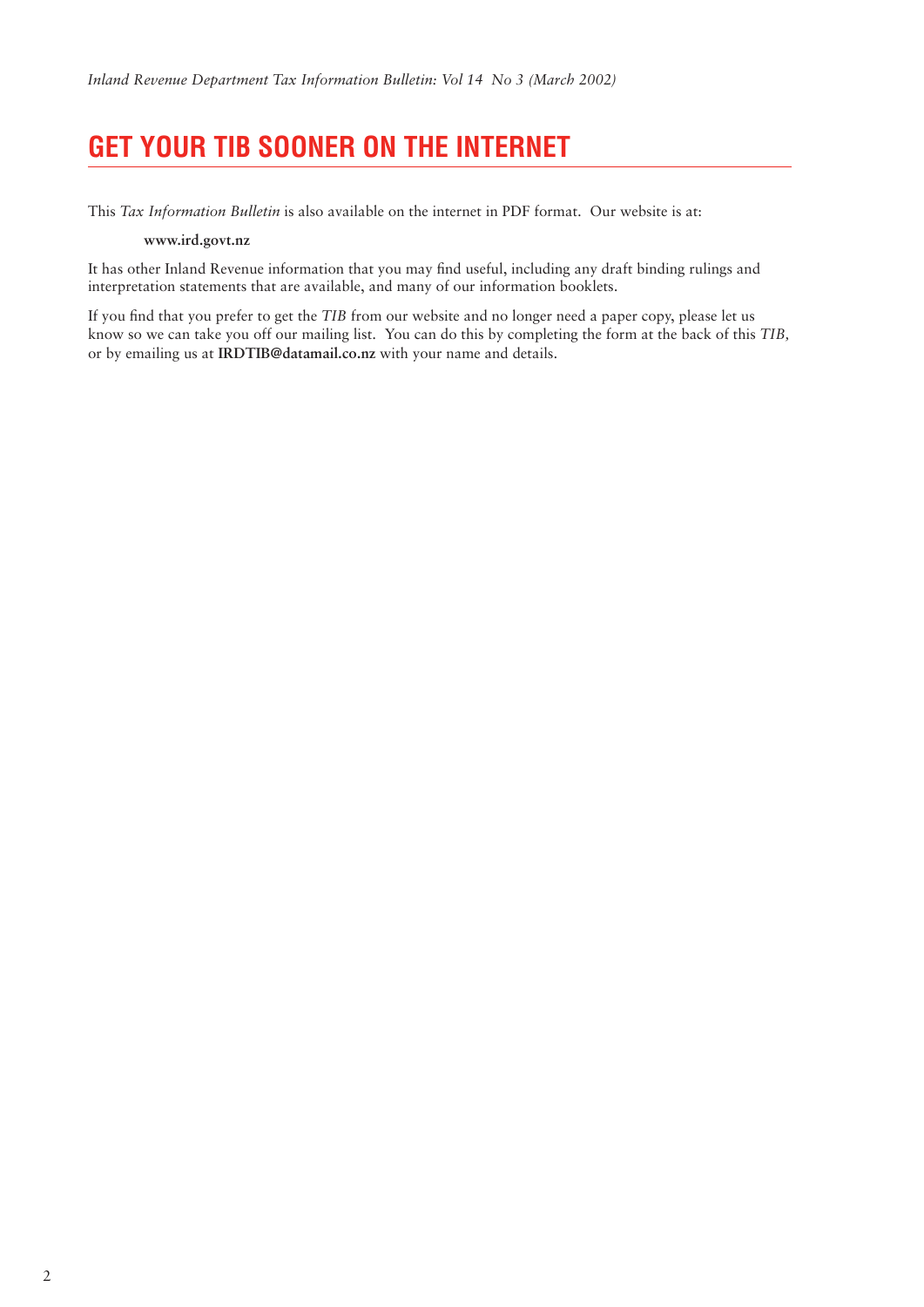## **THIS MONTH'S OPPORTUNITY FOR YOU TO COMMENT**

Inland Revenue produces a number of statements and rulings aimed at explaining how taxation law affects taxpayers and their agents.

Because we are keen to produce items that accurately and fairly reflect taxation legislation, and are useful in practical situations, your input into the process—as perhaps a user of that legislation—is highly valued.

The following draft item is available for review/comment this month, having a deadline of 30 April 2002.

| Ref.   | Draft type               | Description                                                   |
|--------|--------------------------|---------------------------------------------------------------|
| IS3448 | Interpretation Statement | Home as a business site or work<br>base—Motor vehicle use—FBT |
|        |                          | consequences                                                  |

Please see page 25 for details on how to obtain a copy.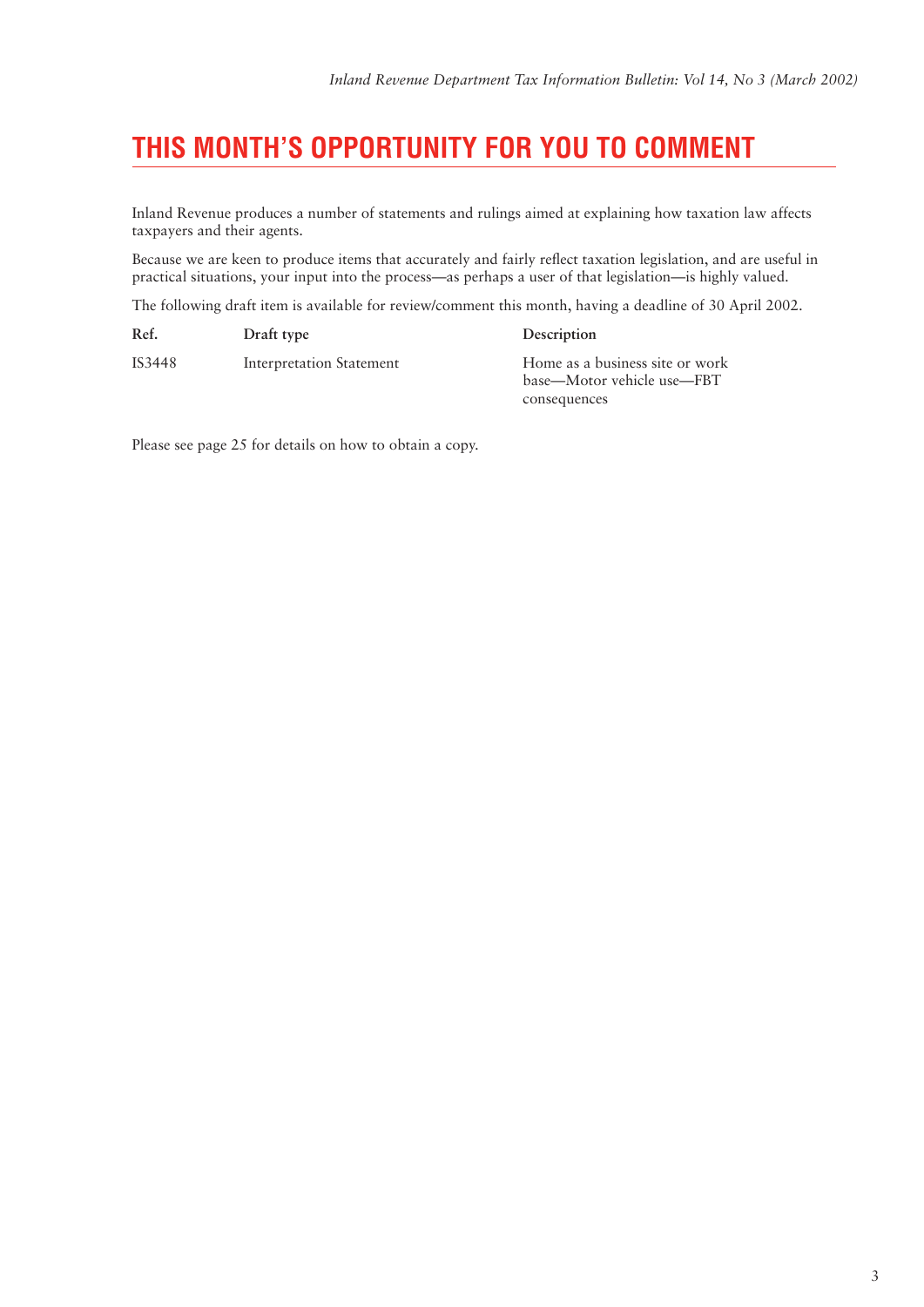## **BINDING RULINGS**

This section of the *TIB* contains binding rulings that the Commissioner of Inland Revenue has issued recently.

The Commissioner can issue binding rulings in certain situations. Inland Revenue is bound to follow such a ruling if a taxpayer to whom the ruling applies calculates tax liability based on it.

For full details of how binding rulings work, see our information booklet *Adjudication & Rulings, a guide to Binding Rulings (IR 715)* or the article on page 1 of *Tax Information Bulletin* Vol 6, No 12 (May 1995) or Vol 7, No 2 (August 1995).

You can download these publications free of charge from our website at **www.ird.govt.nz**

### **PRODUCT RULING – BR PRD 01/35**

This is a product ruling made under section 91F of the Tax Administration Act 1994.

### **Name of the Person who applied for the Ruling**

This Ruling has been applied for by Hertz Fleetlease Limited.

#### **Taxation Laws**

All legislative references are to the Income Tax Act 1994 unless otherwise stated.

This Ruling applies in respect of sections BG 1, CI 3(1), GC 15, GC 17, and Schedule 2, Part A, clause 1(c).

### **The Arrangement to which this Ruling applies**

The Arrangement is the leasing of motor vehicles by Hertz Fleetlease Limited ("Hertz") to employers ("Lessees") under its 12x12x12-month lease product, when the Lessees provide the motor vehicles to their employees for their private use and enjoyment. Further details of the Arrangement are set out in the paragraphs below.

- 1. Hertz conducts a fleet leasing business. One of the options offered to customers is a motor vehicle lease with a lease term of 12 months, and the possibility of entering two further leases of 12 months respectively. This option is referred to as a 12x12x12-month lease.
- 2. The lease from Hertz to the Lessee is made under the terms and conditions contained in the Master Lease Agreement and Guarantee ("MLA"), the Vehicle Quotation and the Vehicle Schedule

(copies of which were received by the Rulings Unit on 10 November 2001. In addition, a revised version of the Vehicle Quotation for this particular Arrangement was received on 30 November 2001).

- 3. There are no penalties imposed on Lessees if they do not take up a further lease of the vehicle.
- 4. There is no provision in the lease documentation that offers an incentive to Lessees if they take up a further lease of the vehicle.
- 5. Hertz expects Lessees to find the 12x12x12-month lease product appealing because it provides greater flexibility to employers than standard leasing arrangements.
- 6. The leasing of the motor vehicles by Hertz to lessees comprises the following steps:

#### *1. Initial Processes*

After an initial sales enquiry Hertz consults with the potential customer to determine their leasing requirements. This may be a combination of full maintenance or non-maintained leases, fleet management services and other lease services.

A proposal is constructed and presented to the customer for consideration. This document sets out in broad detail what products and services Hertz offers. A credit application form is also attached. Completion of this form is the next step should the prospective lessee wish to apply for approval to commence a relationship with Hertz.

Once the lessee's credit application is approved, a Master Lease Agreement is drafted and sent to the lessee for their consideration. This document establishes all the terms and conditions on which the business relationship between the lessee and Hertz will be based. All vehicles that are subsequently leased to the lessee are subject to this Master Lease Agreement. The individual vehicle schedules produced at the start of each vehicle lease term refer back to the Master Lease Agreement.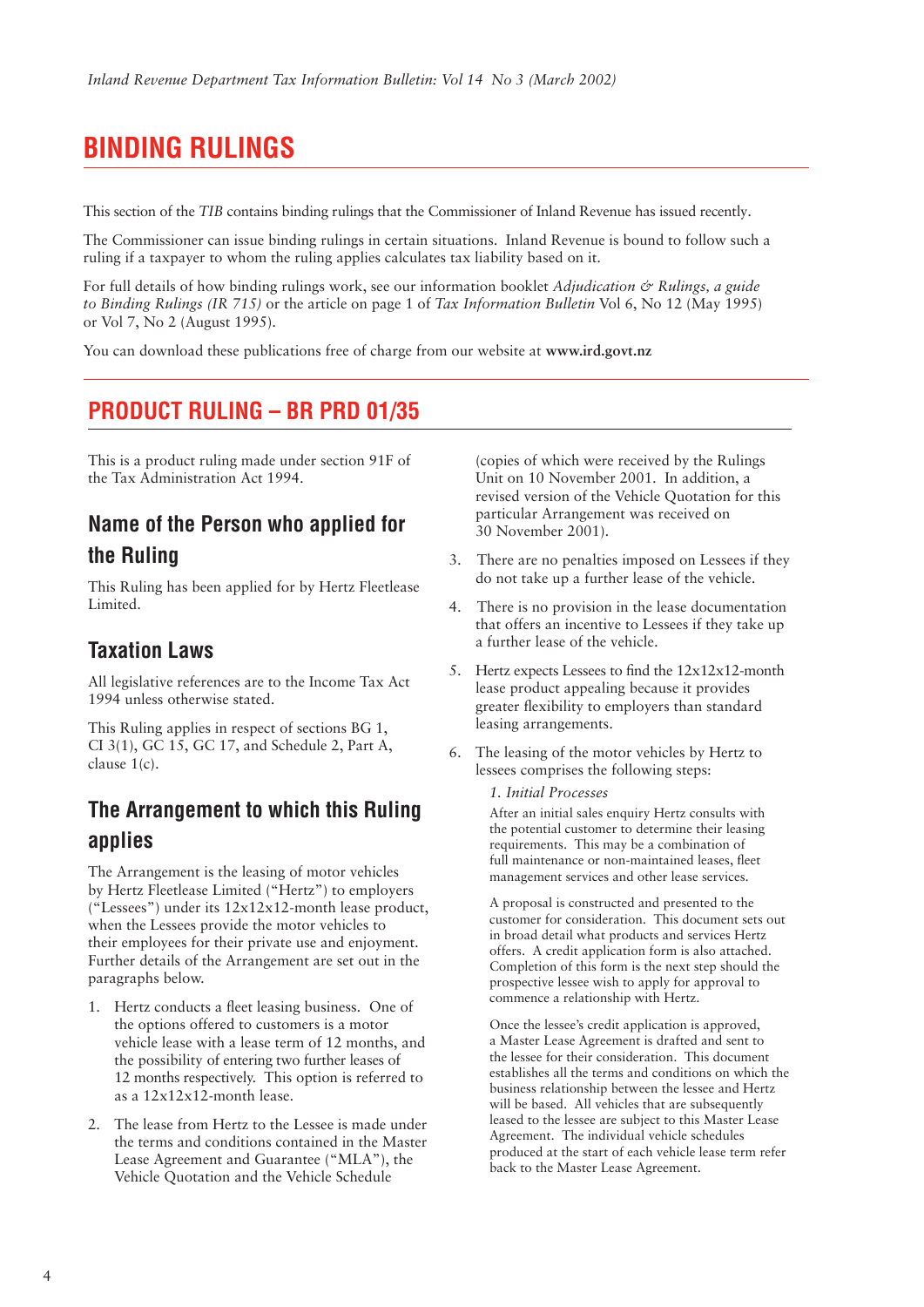If the employer is already a client of Hertz, and wishes to extend their relationship with Hertz, the lessee can request Hertz to provide a quotation for a particular vehicle. The request should outline the vehicle make and model, accessories required, the lease term and the required kilometres. Hertz will then provide the lessee with a quotation. If the prospective lessee accepts the quotation a vehicle requisition is produced detailing the order. Once the requisition is signed and returned to Hertz an order is placed with the vehicle distributor.

On delivery of the vehicle a vehicle schedule is produced confirming the details of the lease (delivery date, lease term, driver details, vehicle details etc). The schedule discloses, in addition to the customer's personal number (referred to as the "contract number") a schedule number that is unique to each individual lease that is entered.

#### *2. Terms and Conditions of the Master Lease Agreement*

The Master Lease Agreement does not refer to the particular vehicles subject to its terms. Specific details such as the make and model, the registration number, the term of the lease and the cost of the lease are contained in the vehicle schedule, which is the Second Schedule to the Master Lease Agreement. An example of a completed vehicle schedule is enclosed with this application. The terms of the vehicle schedule are incorporated into the Master Lease Agreement.

Items 12(a) and 12(b) of the vehicle schedule specify the contract start date and the expected contract end date. The term of the lease is specified as 12 months. There is no obligation or right of renewal on the part of either party to the lease. In addition, there are no penalties imposed if a further lease is not entered.

#### *3. Procedure at the end of the lease*

Prior to the end of the original lease term Hertz advises lessees that the vehicle lease is due to expire and asks whether the lessee wishes to enter a new lease (the standard letter issued by Hertz for this purpose is enclosed).

If the lessee intends to enter into a subsequent lease in respect of the leased vehicle, a new lease is entered for a further 12-month term. We have enclosed an example of a vehicle schedule issued when a lessee enters a second or third lease. A separate schedule number is assigned to the new lease. The new rental rate will be lower, subject to the expected mileage being adhered to, and is based on the depreciated value of the vehicle.

#### *4. Vehicle Valuation*

Under item 7 of the standard vehicle schedule Hertz is required to specify the market value of the vehicle at the start of the 12-month lease period. The market value assessment takes into account the type of car, its age, condition and mileage. When providing a quotation Hertz provides lessees with market value forecasts of the value of the motor vehicle for subsequent periods. However, these forecasts are for indicative purposes only. Market

values are reviewed prior to the commencement of any subsequent leases.

- 7. At a time between one and three months prior to the end of each separate lease term, Hertz contacts Lessees to advise that the vehicle lease is due to expire and asks whether the lessee wishes to enter a new lease. The customer is asked for the current kilometre reading as well as the expected usage for the next lease period (if one is to be entered into). The customer is also asked whether they wish to have Excess Kilometre charges settled as a separate charge or amortised over any new lease. From this information, a new quote is put to the client for approval or rejection.
- 8. The standard letter advising a Lessee that the lease term is due to expire is sent one month before the expiry of the lease (a revised copy of this standard letter was received by the Rulings Unit on 12 December 2001).
- 9. There is no obligation or right of renewal on either party in relation to any subsequent lease term.
- 10. If the Lessee does not wish to lease the vehicle for a further lease term of 12 months, the vehicle is returned to Hertz upon expiry of the lease. If the Lessee wishes to retain the vehicle, a new lease is entered into for a further period.
- 11. This new lease term is assigned a separate Vehicle Schedule number, confirming the fact that a new lease term has been entered into, rather than the old one being extended. In all cases, the old record for the previous lease is noted as having terminated. In addition, a new Vehicle Quotation and Vehicle Schedule are required for each new lease. The general conditions set out in the MLA are incorporated into the new lease agreement.
- 12. The new Vehicle Schedule will outline the contract start date and the expected contract end date of the new lease.
- 13. The Vehicle Schedule will also include the specified distance of the lease, the maximum permitted lease term of 12 months and the market value of the vehicle. The Vehicle Schedule will also record the odometer reading of the vehicle at the contract start date and the odometer reading at the contract end date.
- 14. The rental rates for the second and third agreements (as outlined in the Vehicle Quotation) will be lower than for the first agreement. The rates reduce as the depreciation on the vehicle reduces. The market value of the vehicle is calculated at the time of the commencement of the lease and is included in the new Vehicle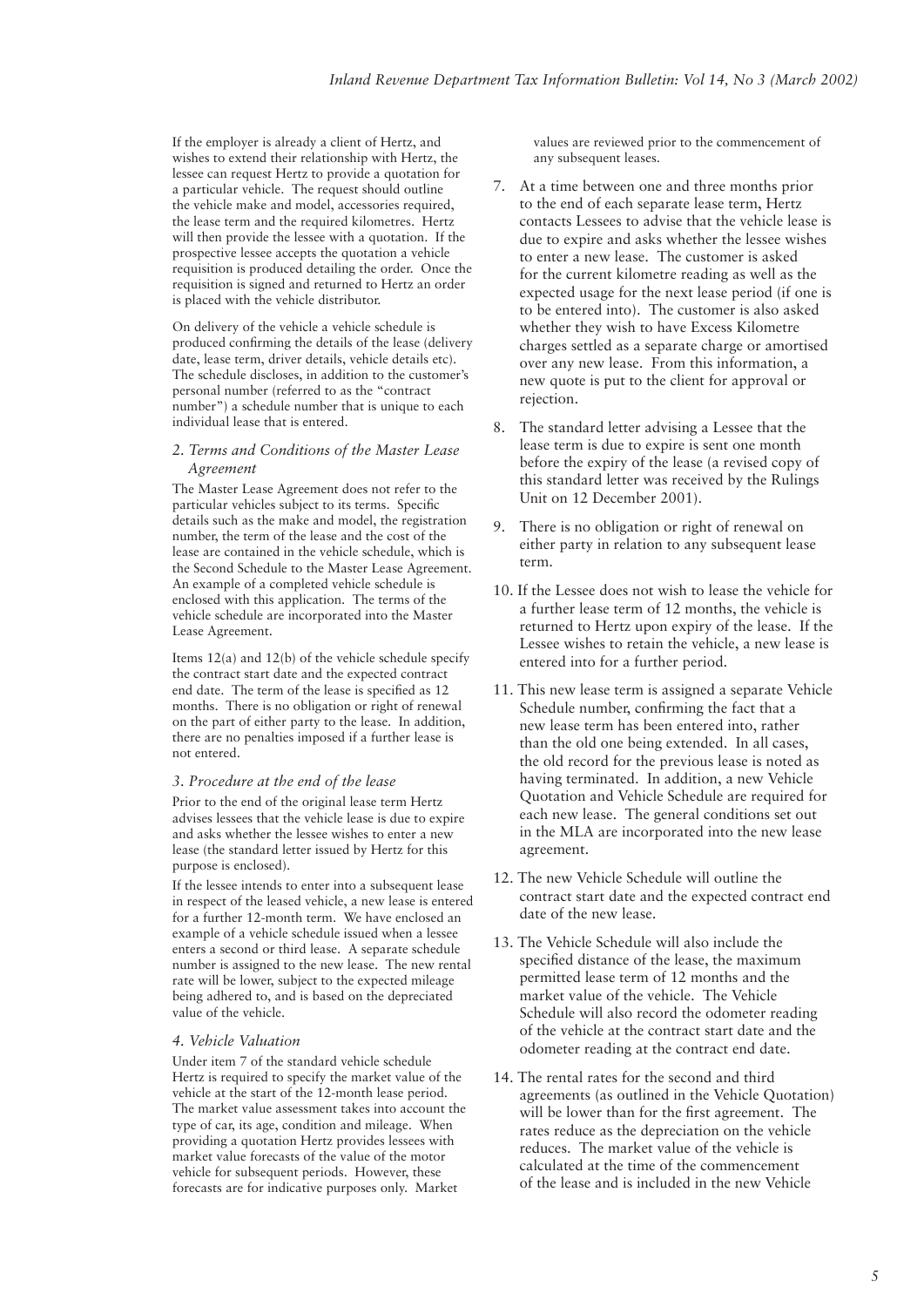Schedule. The lease documents do not confer on either party to the lease a right or option to renew, extend or vary the term of the lease.

- 15. Before the new lease commencing, Hertz will determine the market value of the vehicle at the start of each new 12-month lease period, taking into account the type of vehicle, its age, condition and mileage. Hertz advises Lessees of the market valuation of the vehicle, and provides market value forecasts for subsequent periods for indicative purposes only. Market values are reviewed before the commencement of subsequent leases (if any) to ensure whether the forecasts are accurate or need to be changed in any way.
- 16. The Lessee may not assign or transfer any of its rights or obligations pursuant to clause 21.4 of the MLA.
- 17. The total term of the leases does not exceed 75% of the estimated useful life of the vehicle.

### **Conditions stipulated by the Commissioner**

This Ruling is made subject to the following conditions:

- a) The motor vehicles leased by a Lessee under this Arrangement are leased for the private use or enjoyment of their employees or made available for the private use or enjoyment of their employees.
- b) The lease is not a "finance lease" as defined in section OB<sub>1</sub>
- c) No Lessee is associated with Hertz pursuant to section OD 7.
- d) No contract, agreement, plan or understanding (whether enforceable or unenforceable) is entered into between Hertz and the Lessee in relation to the Arrangement, other than the MLA, the Vehicle Quotation and the Vehicle Schedule.
- e) Any rental rate for the Lessee for a subsequent lease period is the same rental rate that would be offered to any other customer for that particular vehicle and lease period (taking into account the customer credit rating, customer fleet size, kilometre allowances and general service components of the lease including vehicle maintenance) irrespective of whether a previous lease for that vehicle was entered into by that Lessee.
- f) There is no contract, agreement, arrangement, plan, undertaking or understanding (whether formal or informal, and whether intended to be legally unenforceable or not) that any party will, or will if requested, renew, extend or vary the lease term.
- g) There is no contract, agreement, arrangement, plan, undertaking or understanding (whether formal or informal, and whether intended to be legally unenforceable or not) at the time of entering into any lease under this Arrangement, that the parties will enter into a further lease in respect of the vehicle.
- h) There is no other documentation, agreements, or contracts that concern or affect the terms of the leases entered into under this Arrangement apart from the MLA, the Vehicle Quotation and the Vehicle Schedule.
- i) There is no contract, agreement, arrangement, plan, undertaking or understanding (whether formal or informal, and whether intended to be legally unenforceable or not) at the time of entering into any lease under this Arrangement, that there will be penalties for choosing not to enter into a further lease in respect of the vehicle.
- j) All calculations, factors, and/or projections which are taken into account in formulating the rental rates applying to each lease are not in any way based on a lease of the relevant motor vehicle for more than 12 months.

### **How the Taxation Laws apply to the Arrangement**

Subject in all respects to any condition stated above, the Taxation Laws apply to the Arrangement as follows:

- The market value of a motor vehicle under this arrangement, for the purposes of calculating the fringe benefit value of that vehicle under section CI 3(1) and Schedule 2, Part A, clause 1(c), is determined on the date on which each new 12 month lease commences.
- Section GC 15 does not apply to the Arrangement.
- Section GC 17 does not apply to the Arrangement.
- Section BG 1 does not apply to negate or vary the conclusions above.

### **The period or income year for which this Ruling applies**

This Ruling will apply for the period 21 December 2001 to 21 December 2004.

This Ruling is signed by me on the 21st day of December 2001.

#### **Martin Smith**

General Manager (Adjudication & Rulings)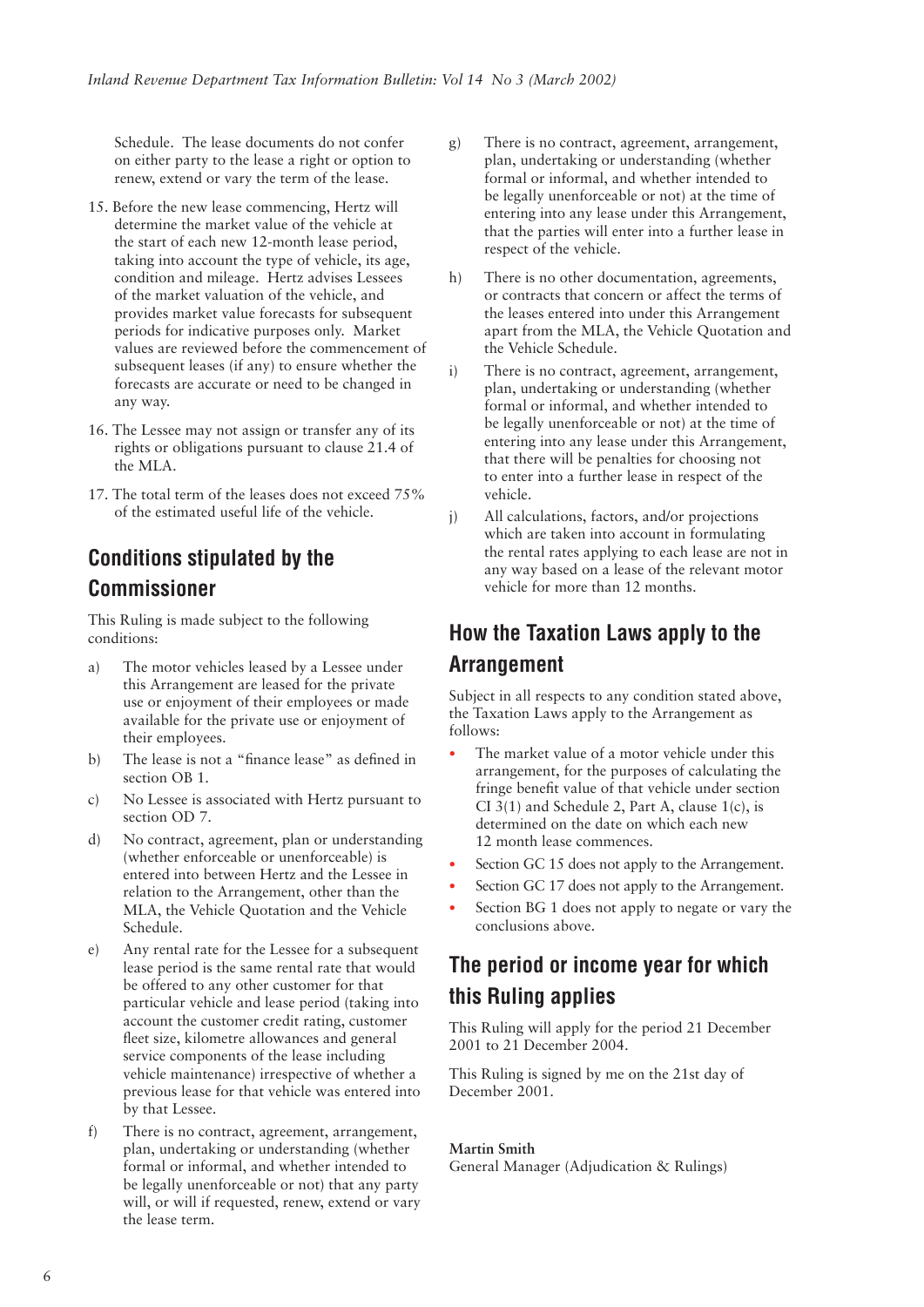### **PRODUCT RULING – BR PRD 01/36**

This is a product ruling made under section 91F of the Tax Administration Act 1994.

### **Name of the Person who applied for the Ruling**

This Ruling has been applied for by Hertz Fleetlease Limited.

### **Taxation Laws**

All legislative references are to the Income Tax Act 1994 unless otherwise stated.

This Ruling applies in respect of sections BG 1, CI 3(1), GC 15, GC 17, and Schedule 2, Part A, clause 1(c).

### **The Arrangement to which this Ruling applies**

The Arrangement is the leasing of motor vehicles by Hertz Fleetlease Limited ("Hertz") to employers ("Lessees") under its 15x15x15-month lease product, when the Lessees provide the motor vehicles to their employees for their private use and enjoyment. Further details of the Arrangement are set out in the paragraphs below.

- 1. Hertz conducts a fleet leasing business. One of the options offered to customers is a motor vehicle lease with a lease term of 15 months, and the possibility of entering two further leases of 15 months respectively. This option is referred to as a 15x15x15-month lease.
- 2. The lease from Hertz to the Lessee is made under the terms and conditions contained in the Master Lease Agreement and Guarantee ("MLA"), the Vehicle Quotation and the Vehicle Schedule (a copy of the MLA was received by the Rulings Unit on 10 November 2001. The sample Vehicle Quotation, in relation to this particular Arrangement, was received on 30 November 2001 and the sample Vehicle Schedule was received on 6 December 2001).
- 3. There are no penalties imposed on Lessees if they do not take up a further lease of the vehicle.
- 4. There is no provision in the lease documentation that offers an incentive to Lessees if they take up a further lease of the vehicle.
- 5. Hertz expects Lessees to find the 15x15x15-month lease product appealing because it provides greater flexibility to employers than standard leasing arrangements.

6. The leasing of the motor vehicles by Hertz to lessees comprises the following steps:

#### *1. Initial Processes*

After an initial sales enquiry Hertz consults with the potential customer to determine their leasing requirements. This may be a combination of full maintenance or non-maintained leases, fleet management services and other lease services.

A proposal is constructed and presented to the customer for consideration. This document sets out in broad detail what products and services Hertz offers. A credit application form is also attached. Completion of this form is the next step should the prospective lessee wish to apply for approval to commence a relationship with Hertz.

Once the lessee's credit application is approved, a Master Lease Agreement is drafted and sent to the lessee for their consideration. This document establishes all the terms and conditions on which the business relationship between the lessee and Hertz will be based. All vehicles that are subsequently leased to the lessee are subject to this Master Lease Agreement. The individual vehicle schedules produced at the start of each vehicle lease term refer back to the Master Lease Agreement.

If the employer is already a client of Hertz, and wishes to extend their relationship with Hertz, the lessee can request Hertz to provide a quotation for a particular vehicle. The request should outline the vehicle make and model, accessories required, the lease term and the required kilometres. Hertz will then provide the lessee with a quotation. If the prospective lessee accepts the quotation a vehicle requisition is produced detailing the order. Once the requisition is signed and returned to Hertz an order is placed with the vehicle distributor.

On delivery of the vehicle a vehicle schedule is produced confirming the details of the lease (delivery date, lease term, driver details, vehicle details etc). The schedule discloses, in addition to the customer's personal number (referred to as the "contract number") a schedule number that is unique to each individual lease that is entered.

#### *2. Terms and Conditions of the Master Lease Agreement*

The Master Lease Agreement does not refer to the particular vehicles subject to its terms. Specific details such as the make and model, the registration number, the term of the lease and the cost of the lease are contained in the vehicle schedule, which is the Second Schedule to the Master Lease Agreement. An example of a completed vehicle schedule is enclosed with this application. The terms of the vehicle schedule are incorporated into the Master Lease Agreement.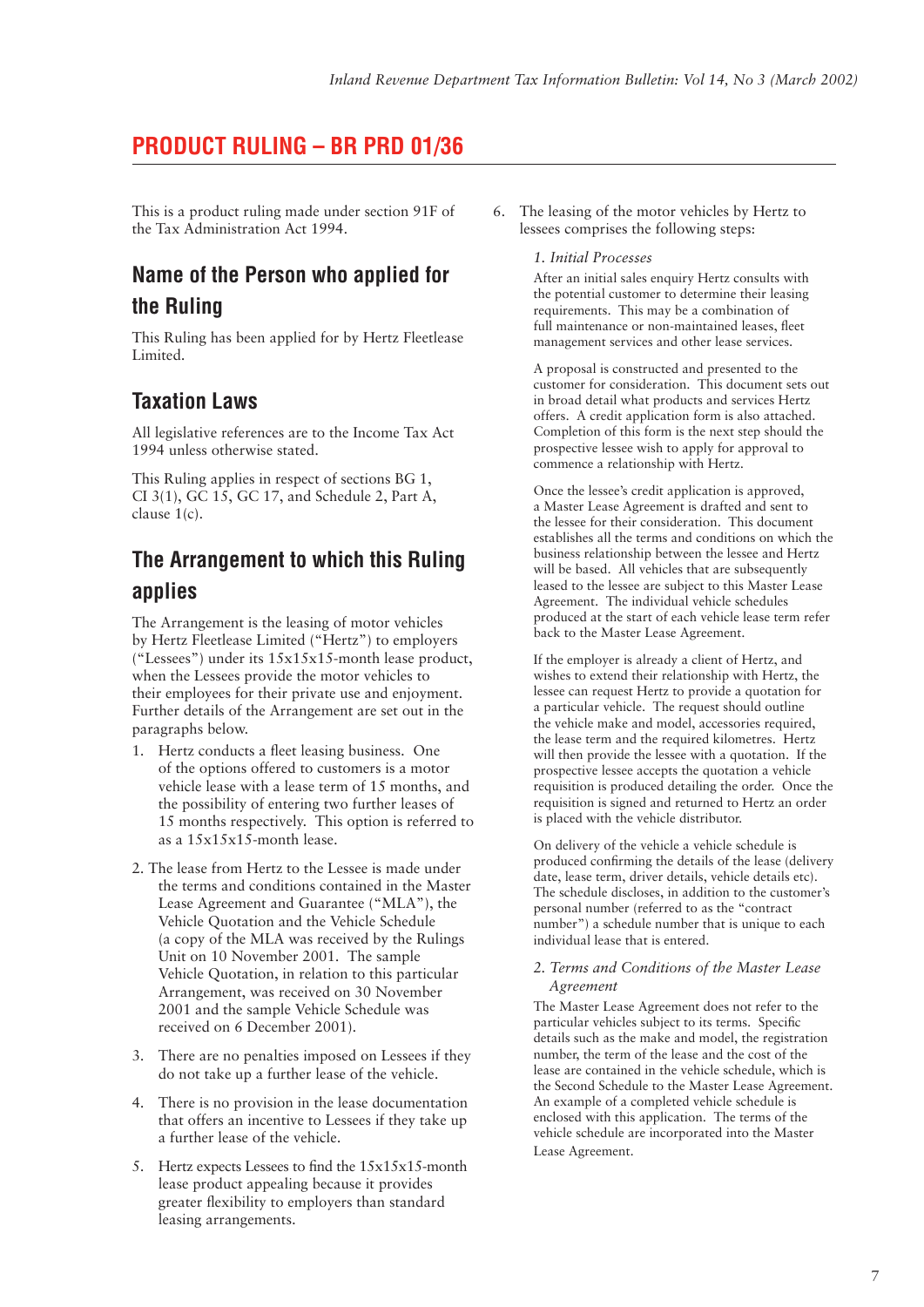Items 12(a) and 12(b) of the vehicle schedule specify the contract start date and the expected contract end date. The term of the lease is specified as 15 months. There is no obligation or right of renewal on the part of either party to the lease. In addition, there are no penalties imposed if a further lease is not entered.

#### *3. Procedure at the end of the lease*

Prior to the end of the original lease term Hertz advises lessees that the vehicle lease is due to expire and asks whether the lessee wishes to enter a new lease (the standard letter issued by Hertz for this purpose is enclosed).

If the lessee intends to enter into a subsequent lease in respect of the leased vehicle, a new lease is entered for a further 15-month term. We have enclosed an example of a vehicle schedule issued when a lessee enters a second or third lease. A separate schedule number is assigned to the new lease. The new rental rate will be lower, subject to the expected mileage being adhered to, and is based on the depreciated value of the vehicle.

#### *4. Vehicle Valuation*

Under item 7 of the standard vehicle schedule Hertz is required to specify the market value of the vehicle at the start of the 15-month lease period. The market value assessment takes into account the type of car, its age, condition and mileage. When providing a quotation Hertz provides lessees with market value forecasts of the value of the motor vehicle for subsequent periods. However, these forecasts are for indicative purposes only. Market values are reviewed prior to the commencement of any subsequent leases.

- 7. At a time between one and three months prior to the end of each separate lease term, Hertz contacts Lessees to advise that the vehicle lease is due to expire and asks whether the lessee wishes to enter a new lease. The customer is asked for the current kilometre reading as well as the expected usage for the next lease period (if one is to be entered into). The customer is also asked whether they wish to have Excess Kilometre charges settled as a separate charge or amortised over any new lease. From this information, a new quote is put to the client for approval or rejection.
- 8. The standard letter advising a Lessee that the lease term is due to expire is sent one month before the expiry of the lease (a revised copy of this standard letter was received by the Rulings Unit on 12 December 2001).
- 9. There is no obligation or right of renewal on either party to the lease in relation to any subsequent lease term.
- 10. If the Lessee does not wish to lease the vehicle for a further lease term of 15 months, the vehicle is returned to Hertz upon expiry of the lease. If the Lessee wishes to retain the vehicle, a new lease is entered into for a further period.
- 11. This new lease term is assigned a separate Vehicle Schedule number, confirming the fact that a new lease term has been entered into rather than the old one being extended. In all cases, the old record for the previous lease is noted as having terminated. In addition, a new Vehicle Quotation and Vehicle Schedule are required for each new lease. The general conditions set out in the MLA are incorporated into the new lease agreement.
- 12. The new Vehicle Schedule will outline the contract start date and the expected contract end date of the new lease.
- 13. The Vehicle Schedule will also include the specified distance of the lease the maximum permitted lease term of 15 months and the market value of the vehicle. The Vehicle Schedule will also record the odometer reading of the vehicle at the contract start date and the odometer reading at the contract end date.
- 14. The rental rates for the second and third agreements (as outlined in the Vehicle Quotation) will be lower than for the first agreement. The rates reduce as the depreciation on the vehicle reduces. The market value of the vehicle is calculated at the time of the commencement of the lease and is included in the new Vehicle Schedule. The lease documents do not confer on either party to the lease a right or option to renew, extend or vary the term of the lease.
- 15. Before the new lease commencing, Hertz will determine the market value of the vehicle at the start of the new 15-month lease period, taking into account the type of vehicle, its age, condition and mileage. Hertz advises Lessees of the market valuation of the vehicles, and provides market value forecasts for subsequent periods for indicative purposes only. Market values are reviewed before the commencement of subsequent leases (if any) to ensure whether the forecasts are accurate or need to be changed in any way.
- 16. The Lessee may not assign or transfer any of its rights or obligations pursuant to clause 21.4 of the MLA.
- 17. The total term of the leases does not exceed 75% of the estimated useful life of the vehicle.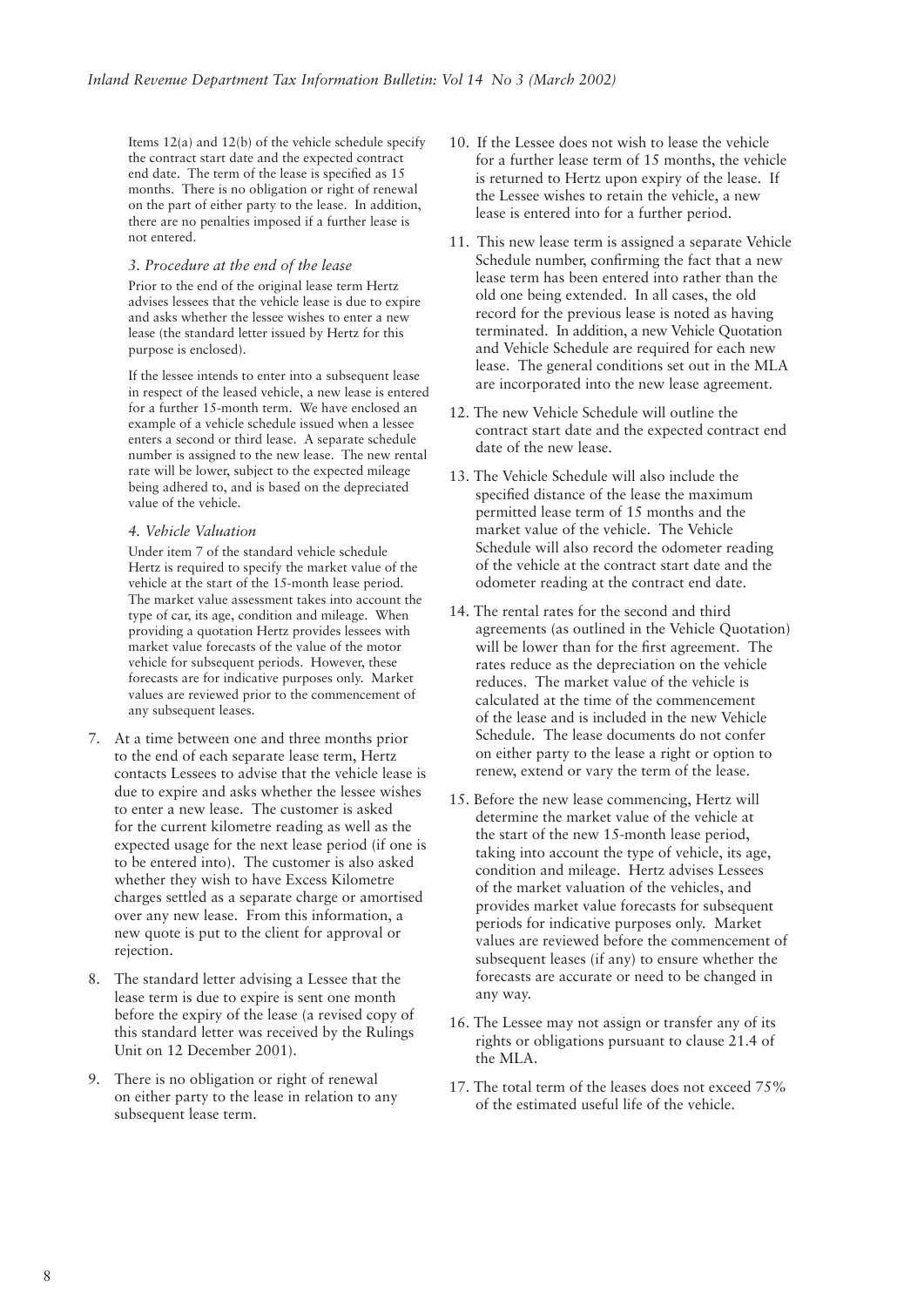## **Conditions stipulated by the Commissioner**

This Ruling is made subject to the following conditions:

- a) The motor vehicles leased by a Lessee under this Arrangement are leased for the private use or enjoyment of their employees or made available for the private use or enjoyment of their employees.
- b) The lease is not a "finance lease" as defined in section OB 1.
- c) No Lessee is associated with Hertz pursuant to section OD 7.
- d) No contract, agreement, plan, or understanding (whether enforceable or unenforceable) is entered into between Hertz and the Lessee in relation to the Arrangement, other than the MLA, the Vehicle Quotation and the Vehicle Schedule.
- e) Any rental rate for the Lessee for a subsequent lease period is the same rental rate that would be offered to any other customer for that particular vehicle and lease period (taking into account the customer credit rating, customer fleet size, kilometre allowances and general service components of the lease, including vehicle maintenance) irrespective of whether a previous lease for that vehicle was entered into by that Lessee.
- f) There is no contract, agreement, arrangement, plan, undertaking or understanding (whether formal or informal, and whether intended to be legally unenforceable or not) that any party will, or will if requested, renew, extend or vary the lease term.
- g) There is no contract, agreement, arrangement, plan, undertaking or understanding (whether formal or informal, and whether intended to be legally unenforceable or not) at the time of entering into any lease under this Arrangement, that the parties will enter into a further lease in respect of the vehicle.
- h) There is no other documentation, agreements, or contracts that concern or affect the terms of the leases entered into under this Arrangement apart from the MLA, the Vehicle Quotation and the Vehicle Schedule.
- i) There is no contract, agreement, arrangement, plan, undertaking or understanding (whether formal or informal, and whether intended to be legally unenforceable or not) at the time of entering into any lease under this Arrangement, that there will be penalties for choosing not to enter into a further lease in respect of the vehicle.

j) All calculations, factors, and/or projections which are taken into account in formulating the rental rates applying to each lease are not in any way based on a lease of the relevant motor vehicle for more than 15 months.

### **How the Taxation Laws apply to the Arrangement**

Subject in all respects to any condition stated above, the Taxation Laws apply to the Arrangement as follows:

- The market value of a motor vehicle under this arrangement, for the purposes of calculating the fringe benefit value of that vehicle under section CI  $3(1)$  and Schedule 2, Part A, clause  $1(c)$ , is determined on the date on which each new 15-month lease commences.
- Section GC 15 does not apply to the Arrangement.
- Section GC 17 does not apply to the Arrangement.
- Section BG 1 does not apply to negate or vary the conclusions above.

### **The period or income year for which this Ruling applies**

This Ruling will apply for the period 21 December 2001 to 21 December 2004.

This Ruling is signed by me on the 21st day of December 2001.

#### **Martin Smith**

General Manager (Adjudication & Rulings)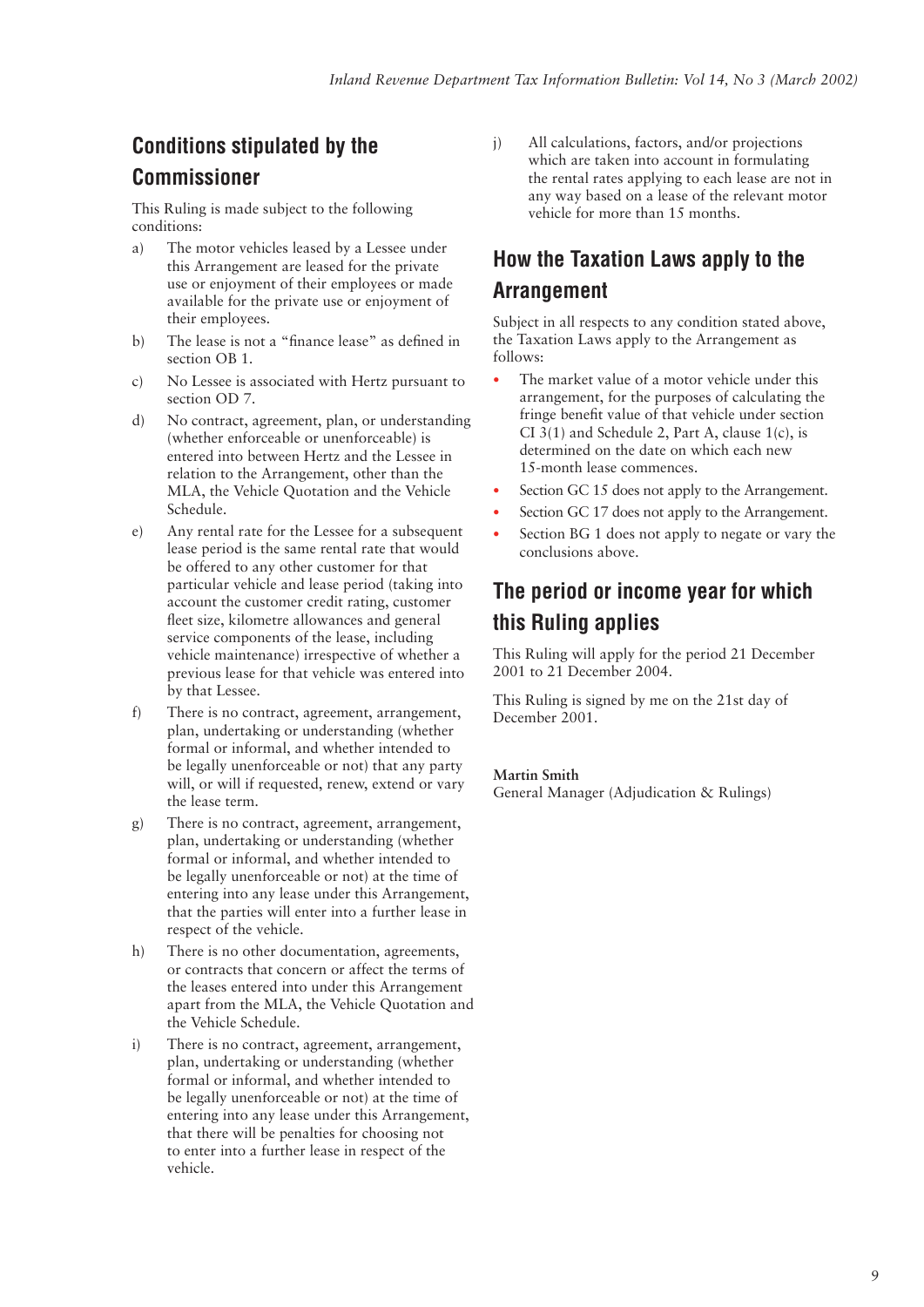### **PRODUCT RULING – BR PRD 01/37**

This is a product ruling made under section 91F of the Tax Administration Act 1994.

### **Name of the Person who applied for the Ruling**

This Ruling has been applied for by Hertz Fleetlease Limited.

#### **Taxation Laws**

All legislative references are to the Income Tax Act 1994 unless otherwise stated.

This Ruling applies in respect of sections BG 1, CI 3(1), GC 15, GC 17, and Schedule 2, Part A, clause 1(c).

### **The Arrangement to which this Ruling applies**

The Arrangement is the leasing of motor vehicles by Hertz Fleetlease Limited ("Hertz") to employers ("Lessees") under its 12x12x12x9-month lease product, when the Lessees provide the motor vehicles to their employees for their private use and enjoyment. Further details of the Arrangement are set out in the paragraphs below.

- 1. Hertz conducts a fleet leasing business. One of the options offered to customers is a motor vehicle lease with a lease term of 12 months, and the possibility of entering into three further leases with lease terms of 12 months, 12 months and 9 months respectively. This option is referred to as a 12x12x12x9-month lease.
- 2. The lease from Hertz to the Lessee is made under the terms and conditions contained in the Master Lease Agreement and Guarantee ("MLA"), the Vehicle Quotation, and the Vehicle Schedule (the original MLA and a sample 12 month Vehicle Schedule were received by the Rulings Unit on 10 November 2001. The Vehicle Quotation in relation to this particular Arrangement was received by the Rulings Unit on 30 November 2001, and a sample Vehicle Schedule for a 9-month lease term was provided to the Rulings Unit on 6 December 2001).
- 3. There are no penalties imposed on Lessees if they do not take up a further lease of the vehicle.
- 4. There is no provision in the lease documentation that offers an incentive to Lessees if they take up a further lease of the vehicle.
- 5. Hertz expects Lessees to find the  $12x12x12x9$ -month lease product appealing because it provides greater flexibility to employers than standard leasing arrangements.
- 6. The leasing of the motor vehicles by Hertz to lessees comprises the following steps:

#### *1. Initial Processes*

After an initial sales enquiry Hertz consults with the potential customer to determine their leasing requirements. This may be a combination of full maintenance or non-maintained leases, fleet management services and other lease services.

A proposal is constructed and presented to the customer for consideration. This document sets out in broad detail what products and services Hertz offers. A credit application form is also attached. Completion of this form is the next step should the prospective lessee wish to apply for approval to commence a relationship with Hertz.

Once the lessee's credit application is approved, a Master Lease Agreement is drafted and sent to the lessee for their consideration. This document establishes all the terms and conditions on which the business relationship between the lessee and Hertz will be based. All vehicles that are subsequently leased to the lessee are subject to this Master Lease Agreement. The individual vehicle schedules produced at the start of each vehicle lease term refer back to the Master Lease Agreement.

If the employer is already a client of Hertz, and wishes to extend their relationship with Hertz, the lessee can request Hertz to provide a quotation for a particular vehicle. The request should outline the vehicle make and model, accessories required, the lease term and the required kilometres. Hertz will then provide the lessee with a quotation. If the prospective lessee accepts the quotation a vehicle requisition is produced detailing the order. Once the requisition is signed and returned to Hertz an order is placed with the vehicle distributor.

On delivery of the vehicle a vehicle schedule is produced confirming the details of the lease (delivery date, lease term, driver details, vehicle details etc). The schedule discloses, in addition to the customer's personal number (referred to as the "contract number") a schedule number that is unique to each individual lease that is entered.

#### *2. Terms and Conditions of the Master Lease Agreement*

The Master Lease Agreement does not refer to the particular vehicles subject to its terms. Specific details such as the make and model, the registration number, the term of the lease and the cost of the lease are contained in the vehicle schedule, which is the Second Schedule to the Master Lease Agreement. An example of a completed vehicle schedule is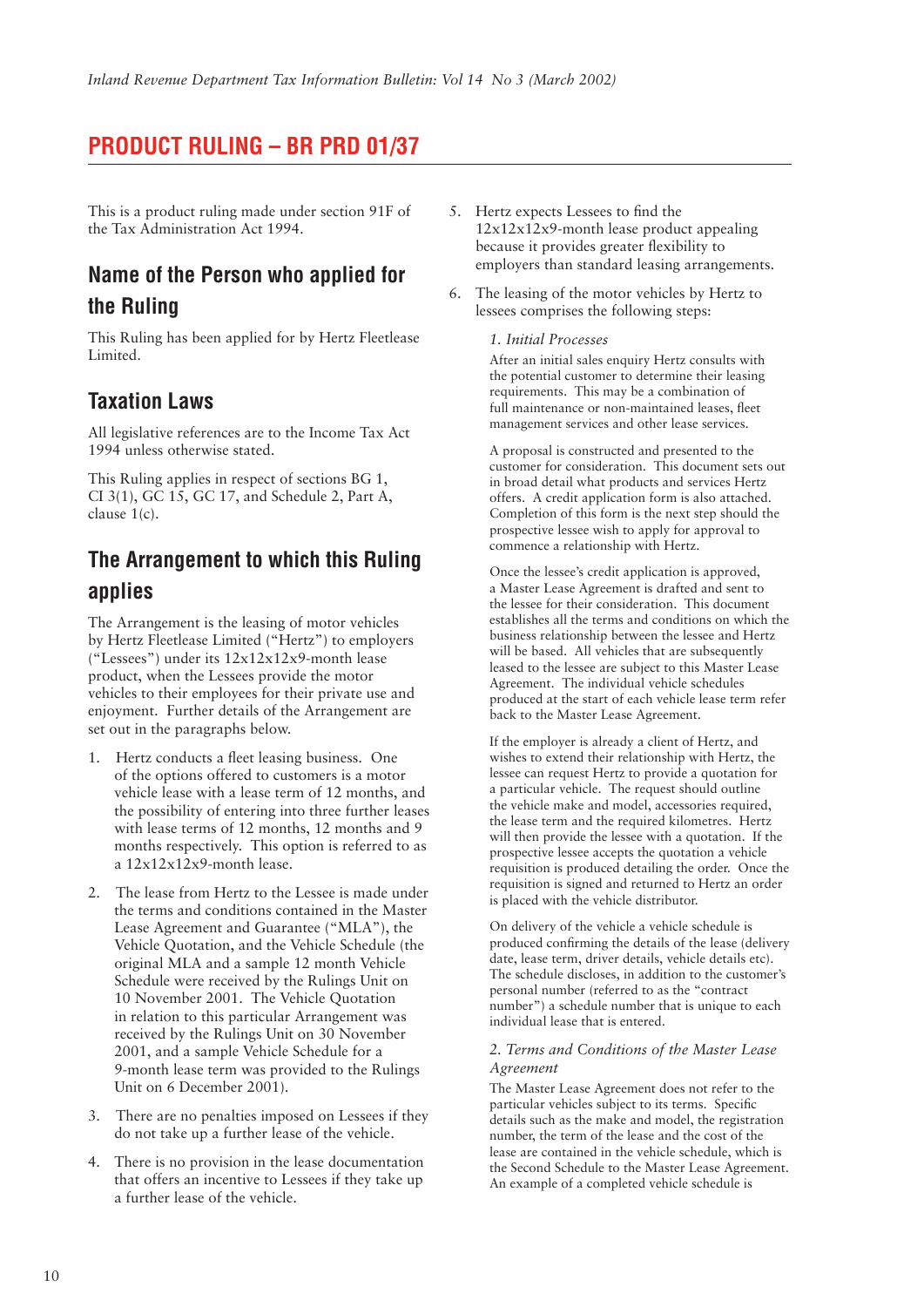enclosed with this application. The terms of the vehicle schedule are incorporated into the Master Lease Agreement.

Items 12(a) and 12(b) of the vehicle schedule specify the contract start date and the expected contract end date. The term of the lease is specified as 12 (or 9 months if a fourth lease is entered). There is no obligation or right of renewal on the part of either party to the lease. In addition, there are no penalties imposed if a further lease is not entered.

#### *3. Procedure at the end of the lease*

Prior to the end of the original lease term Hertz advises lessees that the vehicle lease is due to expire and asks whether the lessee wishes to enter a new lease (the standard letter issued by Hertz for this purpose is enclosed).

If the lessee intends to enter into a subsequent lease in respect of the leased vehicle, a new lease is entered for a further 12 (or 9 months if three 12 month leases have expired). We have enclosed an example of a vehicle schedule issued when a lessee enters a second or third lease. A separate schedule number is assigned to the new lease. The new rental rate will be lower, subject to the expected mileage being adhered to, and is based on the depreciated value of the vehicle.

#### *4. Vehicle Valuation*

Under item 7 of the standard vehicle schedule Hertz is required to specify the market value of the vehicle at the start of each lease period. The market value assessment takes into account the type of car, its age, condition and mileage. When providing a quotation Hertz provides lessees with market value forecasts of the value of the motor vehicle for subsequent periods. However, these forecasts are for indicative purposes only. Market values are reviewed prior to the commencement of any subsequent leases.

- 7. At a time between one and three months prior to the end of each separate lease term, Hertz contacts Lessees to advise that the vehicle lease is due to expire and asks whether the Lessee wishes to enter a new lease. The customer is asked for the current kilometre reading as well as the expected usage for the next lease period (if one is to be entered into). The customer is also asked whether they wish to have Excess Kilometre charges settled as a separate charge or amortised over any new lease. From this information a new quote is put to the client for approval or rejection.
- 8. The standard letter advising a Lessee that the lease term is due to expire is sent one month before the expiry of the lease (a revised copy of this standard letter was received by the Rulings Unit on 12 December 2001).
- 9. There is no obligation or right of renewal on either party in relation to any subsequent lease term.
- 10. If the Lessee does not wish to lease the vehicle for a further lease term of 12 months (or 9 months if a fourth lease is entered into), the vehicle is returned to Hertz upon expiry of the lease. If the Lessee wishes to retain the vehicle, a new lease is entered into for a further period.
- 11. This new lease term is assigned a separate Vehicle Schedule number, confirming the fact that a new lease term has been entered into, rather than the old one being extended. In all cases, the old record for the previous lease is noted as having terminated. In addition, a new Vehicle Quotation and Vehicle Schedule are required for each new lease. The general conditions set out in the MLA are incorporated into the new lease agreement.
- 12. The new Vehicle Schedule will outline the contract start date and the expected contract end date of the new lease.
- 13. The Vehicle Schedule will also include the specified distance of the lease, the maximum permitted lease term of 12 or 9 months and the market value of the vehicle. The Vehicle Schedule will also record the odometer reading of the vehicle at the contract start date and the odometer reading at the contract end date.
- 14. The rental rates for the second, third and fourth agreements (as outlined in the Vehicle Quotation) will be lower than for the first agreement. The rates reduce as the depreciation on the vehicle reduces. The market value of the vehicle is calculated at the time of the commencement of the lease and is included in the new Vehicle Schedule. The lease documents do not confer on either party to the lease a right or option to renew, extend or vary the term of the lease.
- 15. Before the new lease commencing, Hertz will determine the market value of the vehicle at the start of the new 12-month lease (or 9-month lease if a fourth lease period is entered into), taking into account the type of vehicle, its age, condition and mileage. Hertz advises Lessees of the market valuation of the vehicles, and provides market value forecasts for subsequent periods for indicative purposes only. Market values are reviewed before the commencement of subsequent leases (if any) to ensure whether the forecasts are accurate or need to be changed in any way.
- 16. The Lessee may not assign or transfer any of its rights or obligations pursuant to clause 21.4 of the MLA.
- 17. The total term of the leases does not exceed 75% of the estimated useful life of the vehicle.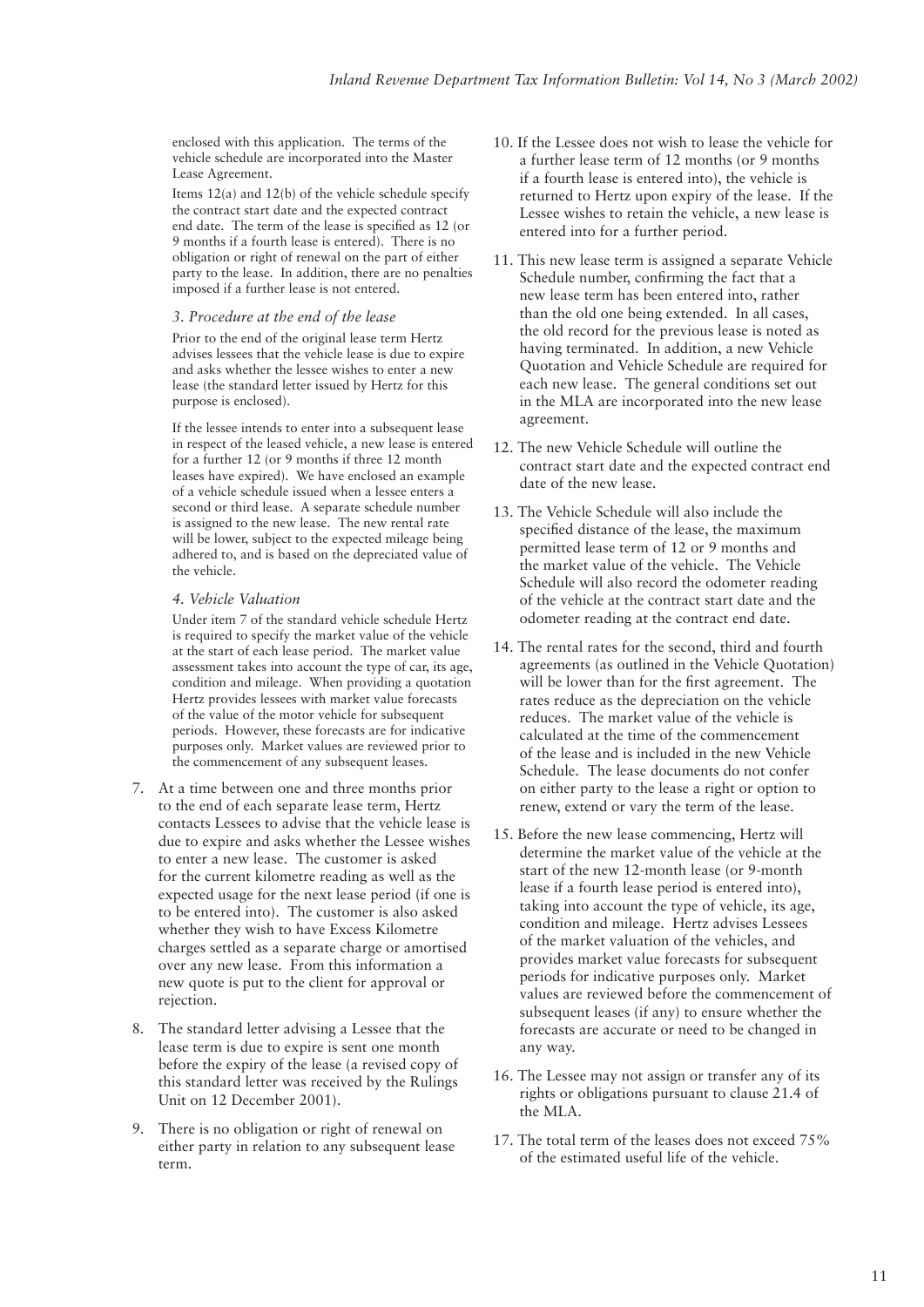## **Conditions stipulated by the Commissioner**

This Ruling is made subject to the following conditions:

- a) The motor vehicles leased by a Lessee under this Arrangement are leased for the private use or enjoyment of their employees or made available for the private use or enjoyment of their employees.
- b) The lease is not a "finance lease" as defined in section OB 1.
- c) No Lessee is associated with Hertz pursuant to section OD 7.
- d) No contract, agreement, plan, or understanding (whether enforceable or unenforceable) is entered into between Hertz and the Lessee in relation to the Arrangement, other than the MLA, the Vehicle Quotation and the Vehicle Schedule.
- e) Any rental rate for the Lessee for a subsequent lease period is the same rental rate that would be offered to any other customer for that particular vehicle and lease period (taking into account the customer credit rating, customer fleet size, kilometre allowances, and general service components of the lease including vehicle maintenance) irrespective of whether a previous lease for that vehicle was entered into by that Lessee.
- f) There is no contract, agreement, arrangement, plan, undertaking or understanding (whether formal or informal, and whether intended to be legally unenforceable or not) that any party will, or will if requested, renew, extend or vary the lease term.
- g) There is no contract, agreement, arrangement, plan, undertaking or understanding (whether formal or informal, and whether intended to be legally unenforceable or not) at the time of entering into any lease under this Arrangement, that the parties will enter into a further lease in respect of the vehicle.
- h) There is no other documentation, agreements, or contracts that concern or affect the terms of the leases entered into under this Arrangement apart from the MLA, the Vehicle Quotation and the Vehicle Schedule.
- i) There is no contract, agreement, arrangement, plan, undertaking or understanding (whether formal or informal, and whether intended to be legally unenforceable or not) at the time of entering into any lease under this Arrangement, that there will be penalties for choosing not to enter into a further lease in respect of the vehicle.

j) All calculations, factors, and/or projections which are taken into account in formulating the rental rates applying to each lease are not in any way based on a lease of the relevant motor vehicle for more than 12 months (or 9 months if a fourth lease is entered into).

### **How the Taxation Laws apply to the Arrangement**

Subject in all respects to any condition stated above, the Taxation Laws apply to the Arrangement as follows:

- The market value of a motor vehicle under this arrangement, for the purposes of calculating the fringe benefit value of that vehicle under section CI 3(1) and Schedule 2, Part A, clause 1(c), is determined on the date on which each new 12- or 9-month lease commences.
- Section GC 15 does not apply to the Arrangement.
- Section GC 17 does not apply to the Arrangement.
- Section BG 1 does not apply to negate or vary the conclusions above.

### **The period or income year for which this Ruling applies**

This Ruling will apply for the period 21 December 2001 to 21 December 2004.

This Ruling is signed by me on the 21st day of December 2001.

#### **Martin Smith**

General Manager (Adjudication & Rulings)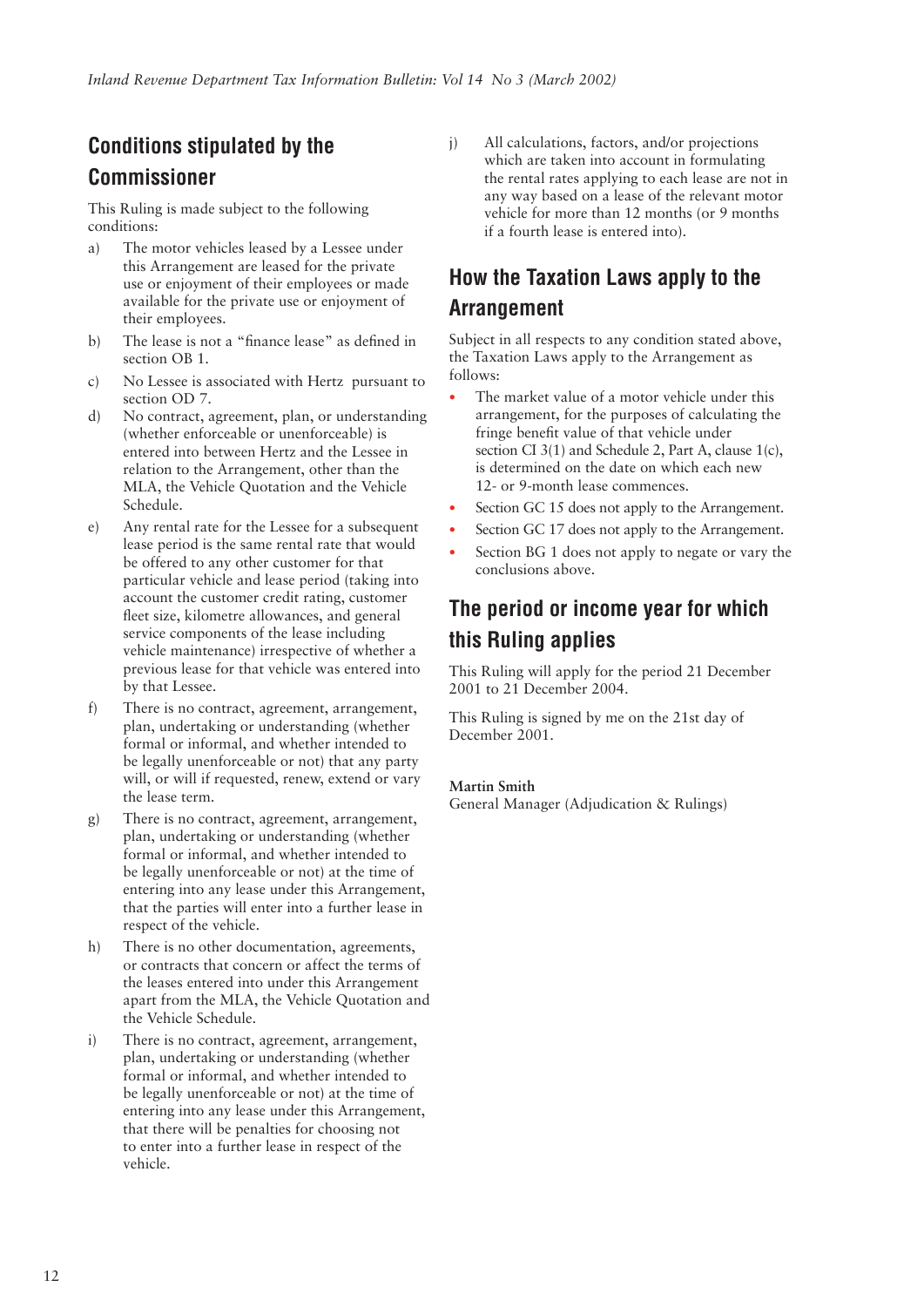*Inland Revenue Department Tax Information Bulletin: Vol 14 No 3 (March 2002) Inland Revenue Department Tax Information Bulletin: Vol 14, No 3 (March 2002)*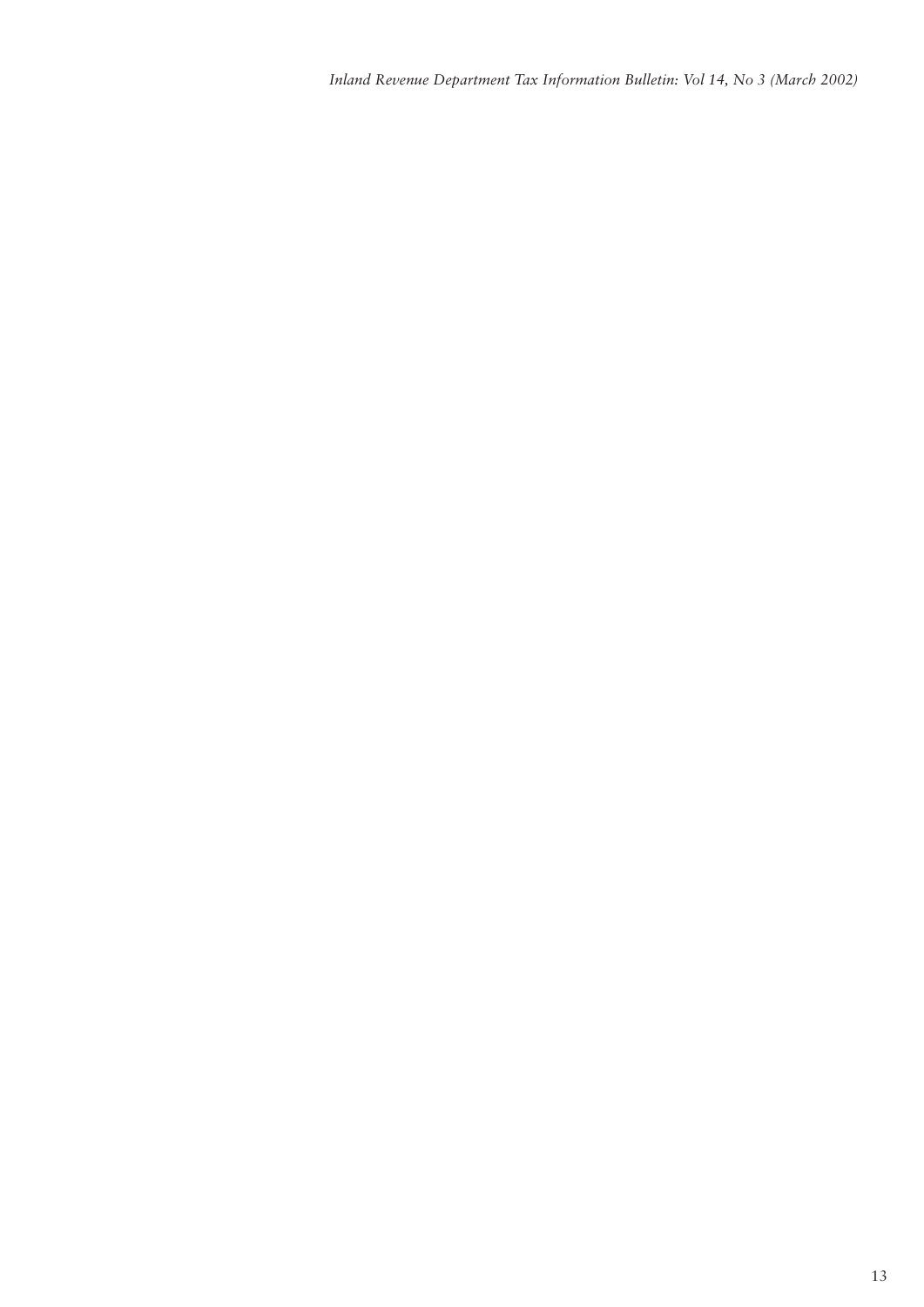## **NEW LEGISLATION – ORDERS IN COUNCIL**

#### **STUDENT LOAN SCHEME – INTEREST RATES FOR 2002–03**

The total student loan scheme interest rate for the 2002-03 income year will remain at 7.0%.

The total interest rate has two components—the base interest rate and the interest adjustment rate. These are 3.1% and 3.9% respectively for the 2001–02 income year. From 1 April 2002 the base interest rate will increase to 5.1% and the interest adjustment rate will decrease to 1.9%

*Student Loan Scheme (Interest Rates) Regulations 2002*

### **FRINGE BENEFIT TAX – PRESCRIBED RATE OF INTEREST ON LOW-INTEREST, EMPLOYMENT-RELATED LOANS**

The prescribed rate of interest used to calculate fringe benefit tax for low-interest, employment-related loans has decreased from 7.19% to 6.7% for the quarter beginning 1 January 2002.

The new rate applies from the quarter beginning 1 January 2002.

The rate is reviewed regularly to ensure it is in line with the Reserve Bank's survey of first mortgage interest rates. It was last changed with effect from the quarter beginning 1 October 2001.

*Income Tax (Fringe Benefit Tax, Interest on Loans) Amendment Regulations 2002*

### **TAX SIMPLIFICATION – REDUCING COMPLIANCE COSTS FOR NON-RESIDENT CONTRACTORS**

The tax rules for non-resident contractors who come to New Zealand to work for short periods each year have been simplified. Under the non-resident contractors' withholding tax requirements, payments to non-resident contractors are subject to a 15% withholding tax, unless the contractor holds a certificate of exemption from tax in New Zealand. Non-resident contractors—or their employers—must apply for this exemption even if they are exempt from paying tax in New Zealand. For example, the non-resident contractor may be from a country with whom New Zealand has a double tax agreement that exempts the contract activity being undertaken.

Under an amendment to Regulation 4 of the Income Tax (Withholding Payments) Regulations 1979, non-resident contractors who are exempted from tax under a double tax agreement and are present in New Zealand for less than 62 days in all in any 12-month period will no longer have to apply for a certificate of exemption. The change will apply to contract payments made on or after 1 April 2002.

Example of when the amendment will apply

An independent contractor resident in the United Kingdom has a contract with a New Zealand company to provide building re-fit services. The non-resident contractor will be present in New Zealand for two different periods, from 1 April to 1 May 2002, and 1 June to 15 June 2002. If this is the aggregate time that is spent in New Zealand, the amendment will apply, as the contractor will be present in New Zealand for less than 62 days in total in the 12-month period beginning 1 April 2002.

Examples of when the amendment will not apply

- 1. An Australian resident company is contracted to supply well-head engineering services to a New Zealand company drilling for oil. The Australian company is expected to be present in New Zealand for 50 days to perform the contract. Article  $5(4)(b)$ of New Zealand's double tax agreement with Australia, however, deems Australian contractors doing this type of work to have a permanent establishment (and therefore be taxable) in New Zealand. So even though its presence in New Zealand will be for less than 62 days, the Australian company is not exempt under the relevant double tax agreement and consequently cannot apply the amendment.
- 2. A Canadian company has a contract to provide technical assistance to a New Zealand company. The Canadian contractor is expected to be present in New Zealand for less than 62 days in total to perform the relevant service. However, under Article 12(3)(b) of New Zealand's double tax agreement with Canada, payments for such assistance are regarded as a "royalty" and are not exempt from tax in New Zealand. Once again, even though the non-resident contractor is present in New Zealand for less than 62 days, the amendment will not apply.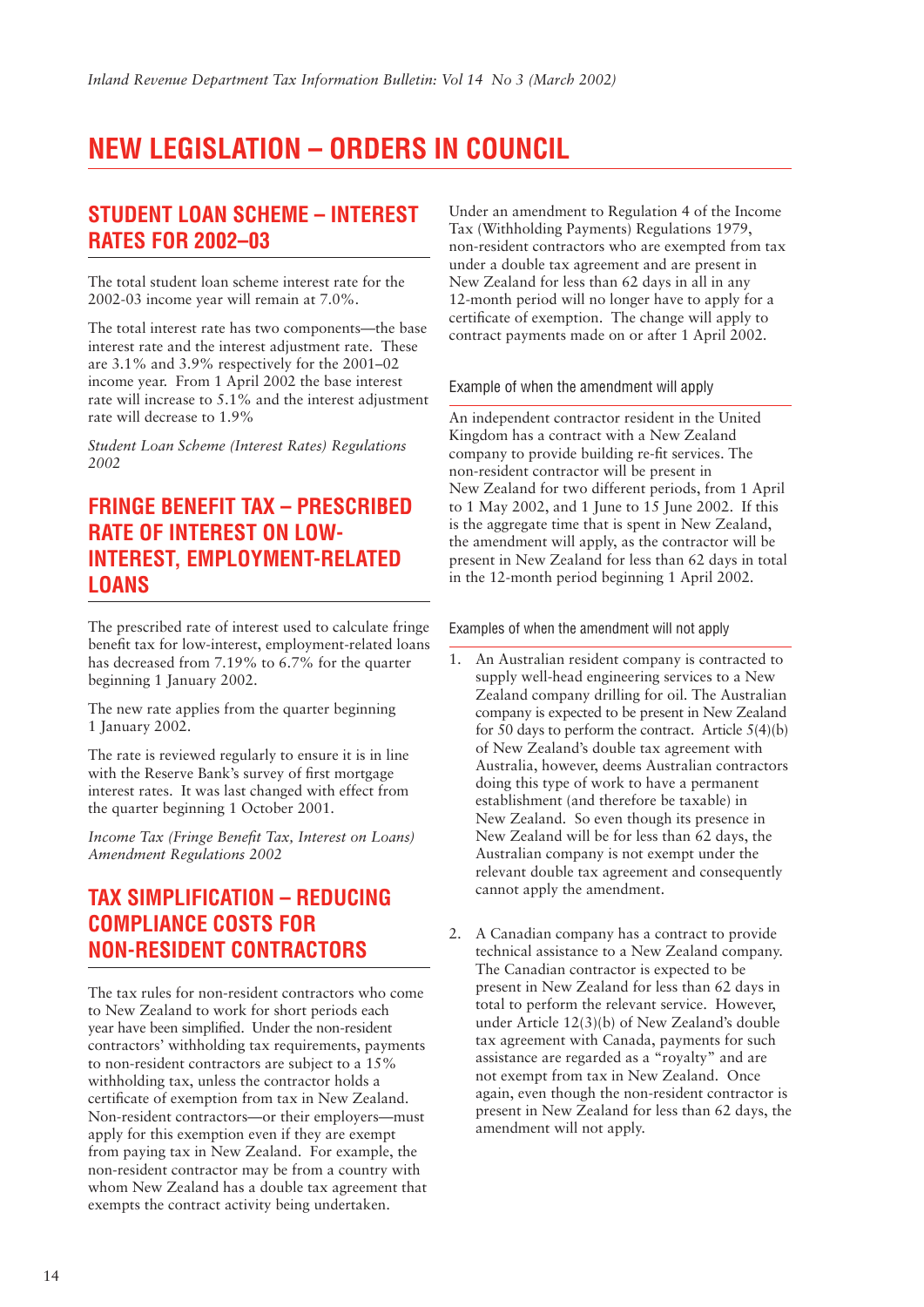#### Remedial Changes

Under an amendment to Regulation 2 of the Income Tax (Withholding Payments) Regulations 1979, the definition of "contract activity" has been clarified by removing the redundant "contract project" concept from the Regulations. Before the scope of the Regulations was widened in the early 1990s to include all non-resident contractors performing services in New Zealand, only non-resident contractors performing services in connection with a "contract project" (typically, large-scale construction and exploration activities) were subject to withholding tax.

Regulation 12 of the Income Tax (Withholding Payments) Regulations 1979 has also been amended to remove an exemption for shearing contractors from deducting and paying PAYE.

These remedial changes will apply from 1 April 2002.

*Income Tax (Withholding Payments) Amendment Regulations 2002*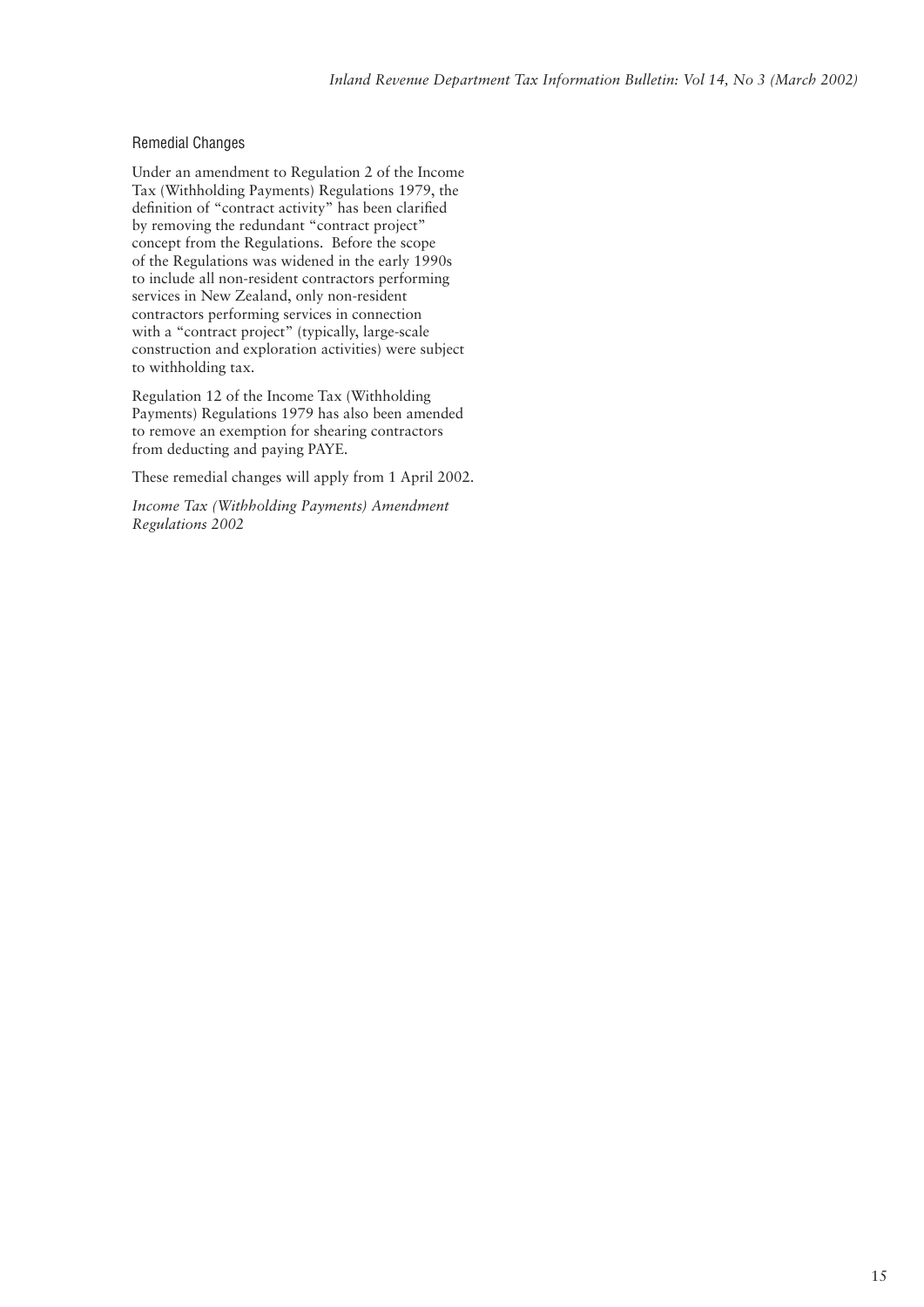## **LEGAL DECISIONS – CASE NOTES**

This section of the *TIB* sets out brief notes of recent tax decisions made by the Taxation Review Authority, the High Court, the Court of Appeal and the Privy Council.

We've given full references to each case, including the citation details where it has already been reported. Details of the relevant Act and section will help you to quickly identify the legislation at issue. Short case summaries and keywords deliver the bare essentials for busy readers. The notes also outline the principal facts and grounds for the decision. Where possible, we have indicated if an appeal will be forthcoming.

These case reviews do not set out Inland Revenue policy, nor do they represent our attitude to the decision. These are purely brief factual reviews of decisions for the general interest of our readers.

#### **TAX AVOIDANCE ARRANGEMENT**

| Case:          | Commissioner of Inland Revenue v<br>R Peterson                                        |
|----------------|---------------------------------------------------------------------------------------|
| Decision date: | 19 February 2002                                                                      |
| Act:           | Income Tax Act 1976                                                                   |
| Keywords:      | Film loss claim, tax avoidance<br>arrangement, BNZI knowledge,<br>special partnership |

#### **Summary**

This was an appeal from a decision of Judge Willy reported as Case U6 (1999) 19 NZTC 9,038. It concerns one of the "films cases" that originated in the 1980s. The Commissioner's appeal was unsuccessful.

### **Facts**

The objector was a lawyer who attended to the legalities of a film venture. He was also investor in the venture. The film, "Lie of the Land", was to be produced, marketed and distributed by a special partnership, which was also to acquire the rights to the film. The partnership was funded by equity investment and loans. Part of the funding was by way of limited recourse loans (where the lender could only expect to be repaid out of any profits from the film).

The film was made, but was not a success. After an investigation, the Commissioner took the view that, to the extent the funding was non-recourse (and apparently circular) that was not deductible to the taxpayer. He further concluded that certain expenses for marketing were not in fact incurred. The objector objected and was successful before the TRA.

The Commissioner appealed.

### **Decision**

After considering the general scheme used to make the film Justice Hammond, by way of introduction, was careful to say that the role of the Courts was not to "evolve tax policy", particularly with regard to mass marketed tax schemes. His Honour acknowledged that films (and their financing) were a high-risk industry and concluded that this case was not a "true test case".

He then relied heavily upon the Court of Appeal's decision in *CIR v BNZI* (2001) 20 NZTC 17,103 to find against the Commissioner. His Honour quoted from *CIR v BNZI*:

"The first is as to the extent of the arrangement; the second is as to whether it has the purpose or effect of tax avoidance and the third, which arises only where the second is answered affirmatively, is as to the adjustment to be made to counteract the tax advantage. The adjustment can be made against both a party to the arrangement and a person affected, who is not necessarily a party. But it can be made only where a tax advantage has been obtained "under that arrangement". (Blanchard J at par 175 in *BNZI*)

He adopted the mutuality test developed in *BNZI*  (Richardson P at par 50 and 52 of *BNZI*) and concluded there was no evidence of actual knowledge of the circular funding involved in the financing. Nor was there any evidence to conclude that the objector was wilfully blind as to the financing arrangements. Finally there was no evidence that Mr M (as the promoter) could be properly characterised as the objector's agent due to the particular nature of special partnerships:

"The scheme of the legislation [creating special partnerships] recognised two classes of partners, general partners and special partners. Special partners are pure investors… these persons are really "sleeping partners". … General partners, on the other hand, in functional terms are managing partners. They are jointly and severally responsible as general partners are now by law. The general law of partnership does not apply to any special partnership except so far as it is (expressly) declared to be applicable by the statute. This conceptual scheme is reflected in the actual deed of participation.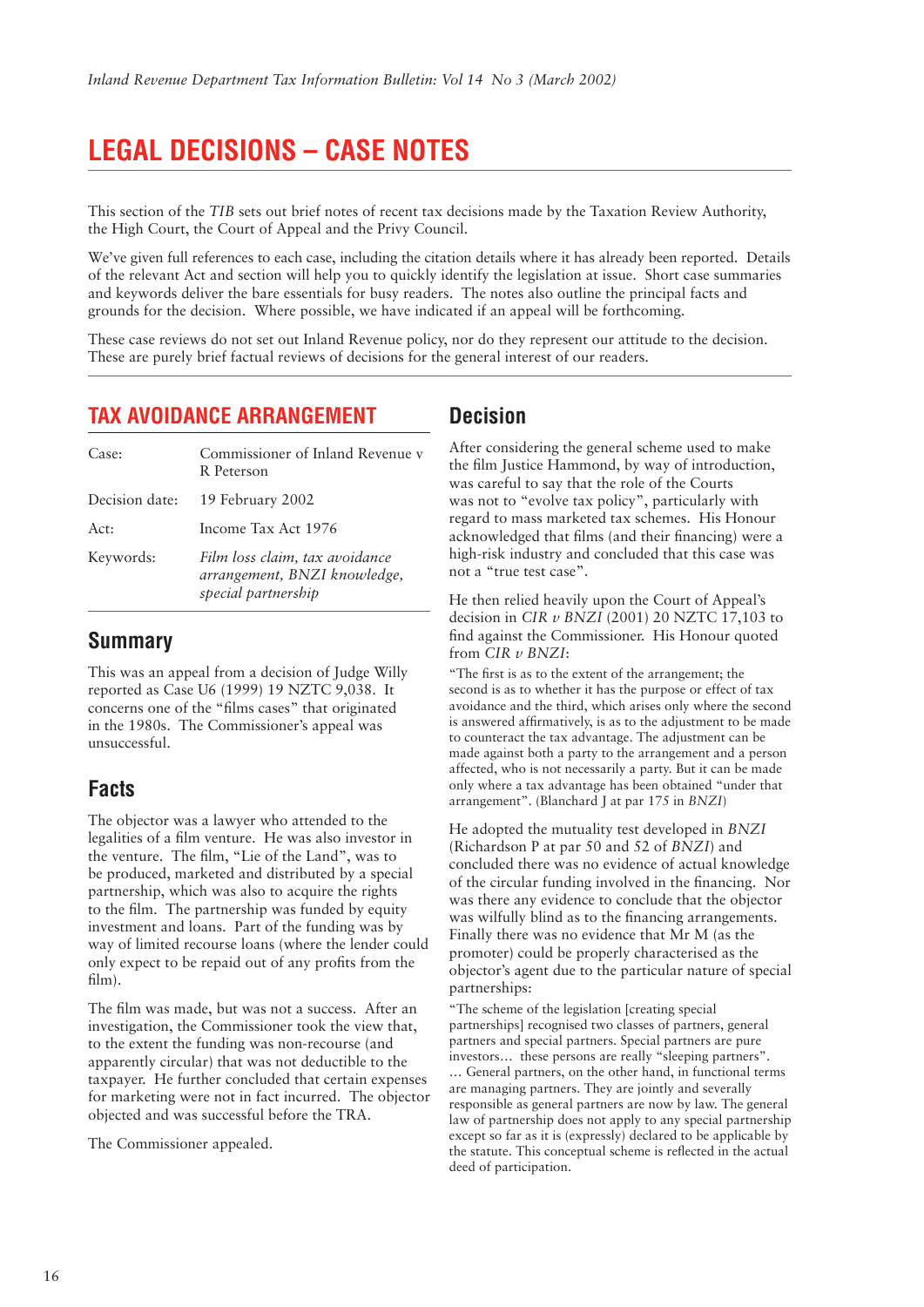[The taxpayer's counsel] submitted that there is here "no relevant agency". In my view the submission is well founded. A special partnership is sui generis. To contend, as here, that it constitutes an "agency" for the purpose of the test in CIR v BNZ seems to me to fly in the face of the fundamental conception of a special partnership." (at par 72 to 73)

Justice Hammond also rejected the Commissioner's argument that certain costs had not been incurred. The Commissioner submitted that marketing costs had not been incurred but, His Honour concluded that the contract entered into was a fixed price contract and it was wrong to break it down to component parts.

"Put shortly, both the commercial context of the transaction and the essential incidents of it, support the taxpayer's position that this was a fixed price contract"(at par 79)

### **UNCLAIMED MONEY**

| Case:     | Commissioner of Inland Revenue v<br>Thomas Cook Limited |
|-----------|---------------------------------------------------------|
|           | Decision date: 21 February 2002                         |
| Act:      | Unclaimed Money Act 1971                                |
| Keywords: | Unpresented drafts, unclaimed<br>money,                 |

#### **Summary**

The Commissioner lost his claim that unpresented drafts are unclaimed money.

#### **Facts**

Thomas Cook Ltd ("Thomas Cook"), in the course of its business, receives money in respect of which it issues documents headed "international cheques". The drafts specify a payee, an amount in foreign currency, and a foreign bank, which is to make the payment of the specified amount to the payee.

This case concerns drafts issued by Thomas Cook prior to 31 December 1992 and which were not presented by the relevant payee within six years of the purchase of those drafts. In the years prior to 31 December 1992, there was no written contract or other terms or conditions set out in writing applicable to the particular transaction as between Thomas Cook and the customer. Upon the issue of a draft, the customer was simply provided with confirmation of the relevant foreign currency, the amount of that foreign currency, the exchange rate for that foreign currency, the New Zealand dollar equivalent amount, the serial number of the draft, the payee's details, and the details of the commission and the total amount payable.

The Commissioner claimed that Thomas Cook is holding, in respect of unpresented drafts issued before 31 December 1992, more than \$400,000, which, the Commissioner said, is "unclaimed money" in terms of the Unclaimed Money Act 1971. He said that Thomas Cook has an obligation to pay the money to the Crown under section 3. He sought declaratory relief. Thomas Cook asserted that the money is not "unclaimed money" and accordingly is not so payable.

#### **Decision**

The High Court held that there can be no doubt that the drafts are bills of exchange as defined in section 3 of the Bills of Exchange Act 1908. It is a fundamental tenet of New Zealand law that bills "must be duly presented for payment" (see Bills of Exchange Act, section 45(1)). Where the bill is payable on demand, presentment must be made within a reasonable time after its issue in order to render the drawer liable (see section 45(2)(b)). Similar provisions are to be found in most jurisdictions (see *Byles on Bills of Exchange* (26th ed), chapter 12). It is important to note that our Bills of Exchange Act effectively copied the United Kingdom Bills of Exchange Act 1882, which was itself a codification of English common law. That code was adopted as the basis of the law in the United States, the former British dominions, and other countries in the British Commonwealth of Nations (see *Byles*, p 3, and *International Ore & Fertilizer Corporation v East Coast Fertiliser Co. Ltd* [1987] 1 NZLR 9 (CA) at 14).

The key is presentment. Until presentment, the money is not payable. The High Court held that is the simple answer to this case. These drafts have never been presented, with the consequence that the money has not become payable by Thomas Cook. The money is therefore not "unclaimed money" within section 4(1)(e) of the Unclaimed Money Act.

In view of its decision on the first issue, the Court did not go on to consider whether the money was situated in New Zealand.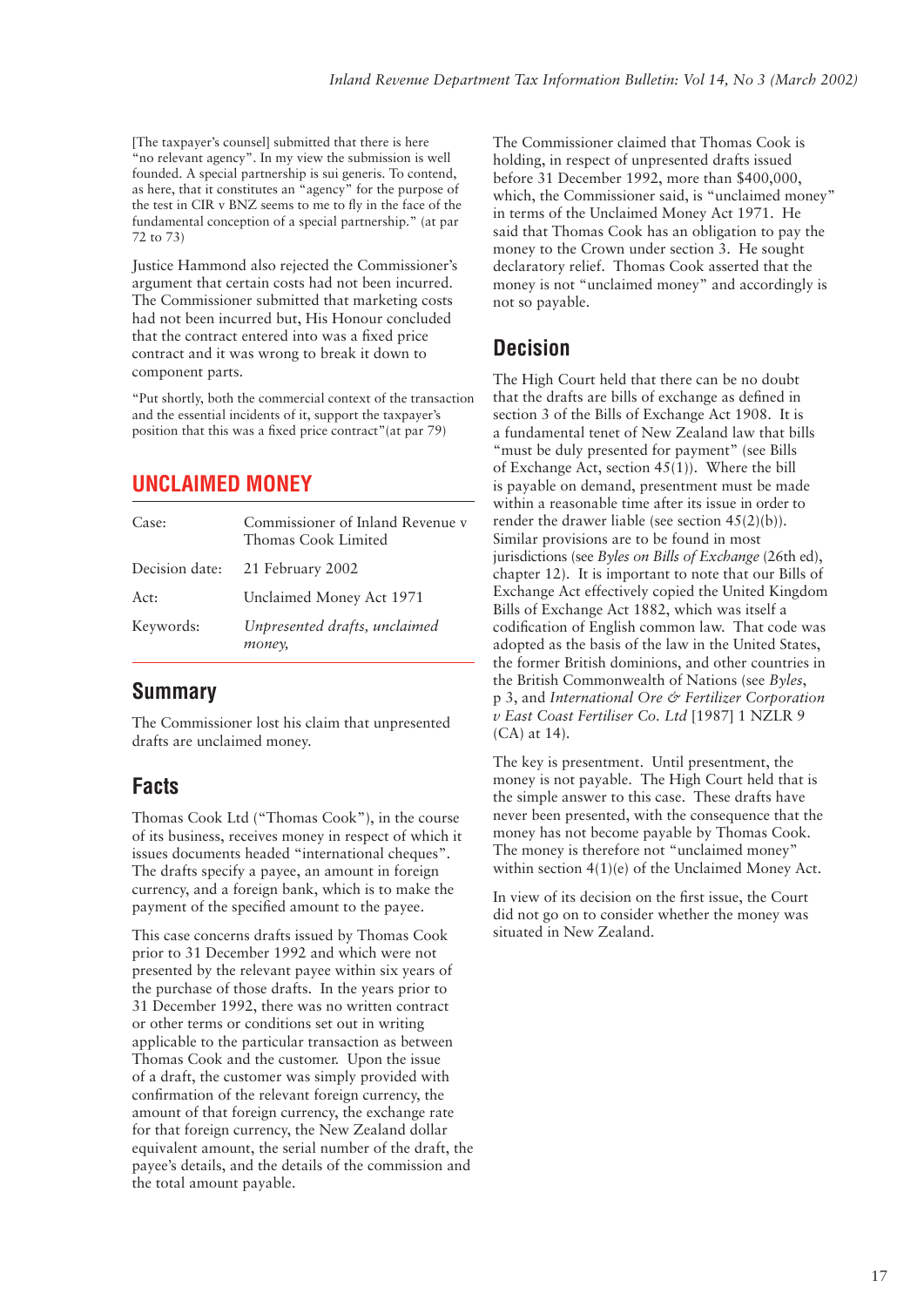#### **VALID ASSESSMENT**

| Case:          | TRA No 02/01. Decision No 6/2002 |
|----------------|----------------------------------|
| Decision date: | 14 February 2002                 |
| Act:           | Tax Administration Act 1994      |
| Keywords:      | Valid Notice of Determination    |

#### **Summary**

Judge Barber in his interim decision, decided in favour of the Commissioner.

### **Facts**

The disputant filed his 1992 income tax return claiming a tax loss in 1996. In 1999 one of the Commissioner's investigators commenced an investigation into the loss. It was determined that the loss was not claimable in the 1992 tax year, as it arose when a company was struck off in December 1990 (the 1991 income tax year). It was further considered that the loss might not be claimable at all.

Consequently, the investigator issued an assessment without first issuing a NOPA. In doing so the investigator relied upon section 89C(b) of the Tax Administration Act 1994 (TAA) as he had formed the opinion that the return contained a simple or obvious mistake or oversight, which the assessment merely corrected.

The disputant commenced a challenge on the basis there was no simple or obvious mistake or oversight. The correctness of the assessment was NOT challenged. The Commissioner pointed out that the opinion formed under section 89C was unable to be challenged (section  $138E(1)(e)(iv)$  TAA). The matter went to Adjudication and Rulings where it was determined (broadly) that the taxpayer was correct regarding the assessment, but that there was no remedy available to him.

The disputant continued his challenge to the Taxation Review Authority.

### **Decision**

His Honour accepted that the Commissioner's opinion under section 89C(b) was not capable of being challenged before the Authority due to the plain and ordinary meaning of the words in section  $138E(1)(e)(iv)$  TAA.

Judge Barber accepted that "the legislation indicates that failure to issue a NOPA will not invalidate an assessment" as the disputant at section 89D can challenge an assessment whether or not the

Commissioner complied with section 89C before making the assessment. If a breach of section 89C invalidated an assessment, there would be no need to challenge it, as it wouldn't be an assessment at all.

He noted the disputant had not challenged the assessment on the basis that it was tentative or provisional or not a genuine attempt to make an assessment, and concluded:

"Prima facie, there is no remedy that this Authority can offer the disputant in this case as he has not challenged the correctness of the assessment, and it must, therefore, be assumed that the assessment is correct"(par 63)

His Honour accepted the argument for the Commissioner that, unless the procedural defect relied upon by the disputant meant the assessment was incorrect, then there was no remedy available. His Honour accepted that he must find the assessment was valid and correct, as there was no appropriate challenge to it.

However, His Honour went on to say that he did not think there was a simple mistake or oversight and that the Commissioner had not merely corrected that mistake or oversight. His Honour considered the situation to be unsatisfactory as the loss had effectively "evaporated". But he also acknowledged that the disputant had proceedings related to the 1991 tax year pending (par 74).

His Honour expressed himself "keen" to deal with the substantive matter and made an order that "there be an amended assessment to exclude the said loss in that year [1992] on the basis that I am not presently satisfied of its deductibility, and not as merely a correction.".

#### **DEPRECIATION OF TRADEMARKS**

| Case:     | Trustees in the N C Simkin Trust v<br>$CIR$ . Trustees in the $C$ B Simkin<br>Trust |
|-----------|-------------------------------------------------------------------------------------|
|           | Decision date: 26 February 2002                                                     |
| Act:      | Income Tax Act 1994                                                                 |
| Keywords: | Depreciation, trademark,<br>ownership/owner of right to use                         |

#### **Summary**

The plaintiffs' claim for depreciation of various trademarks was disallowed.

#### **Facts**

These two challenges were heard together as their facts are very similar.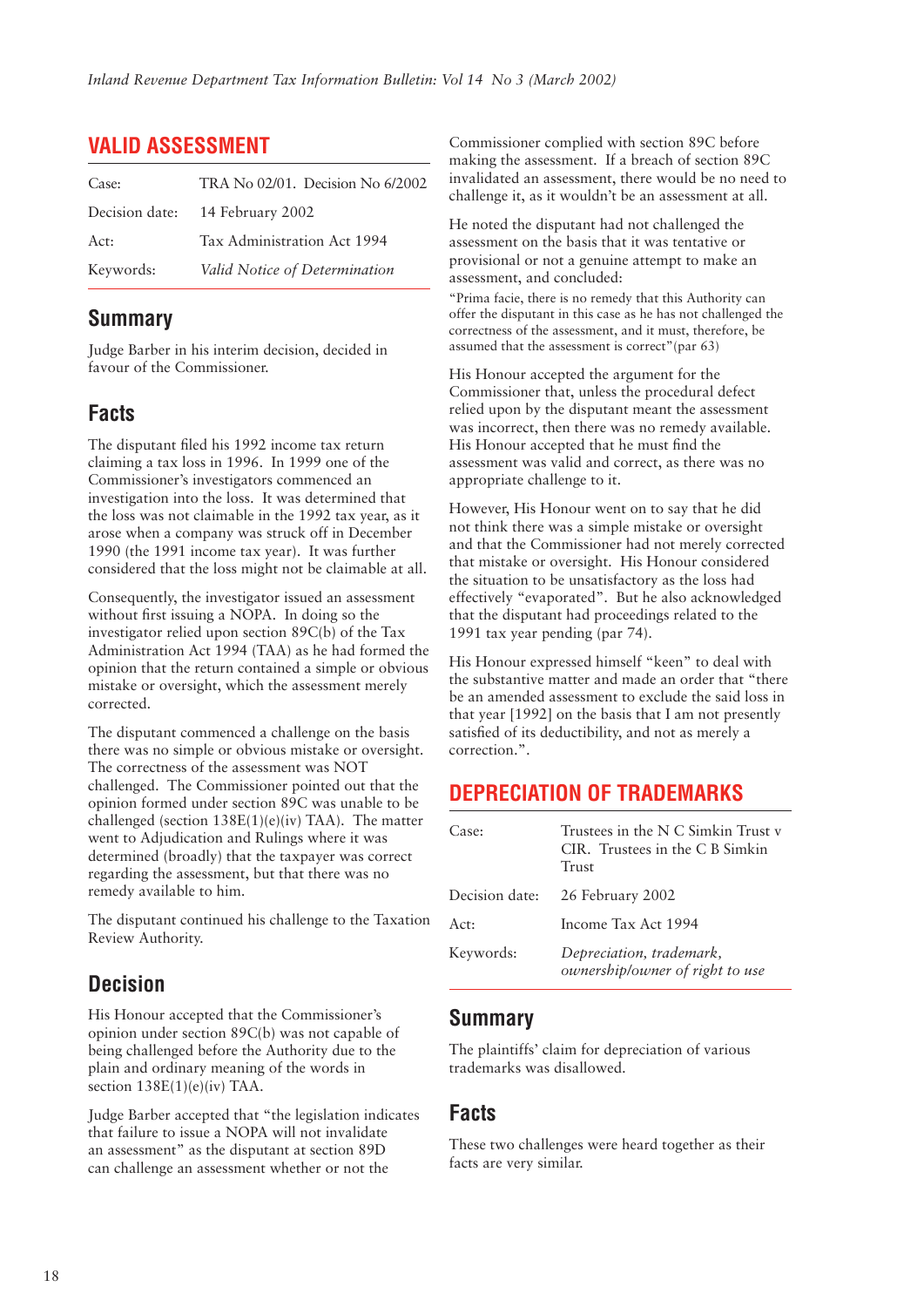A company, Constellation Enterprises Ltd, registered the trademark "The Mill" and sold the names "The Mill", "the Mill Liquor Store" and the trademark "The Mill" to the first plaintiffs on 17 October 1995 for \$1,154,000 plus GST. On the same day, the first plaintiffs, by deed of licence, gave Constellation Enterprises Ltd the right to use the trademark for seven years, for an annual royalty of \$230,800 plus GST.

By deed of licence, the first plaintiffs sold the residual rights to the trademark to Riversdale Enterprises Ltd on 7 December 1995 for \$155,790 plus GST. The trademark remained the property of the first plaintiffs until 17 October 2002.

The first plaintiffs depreciated the trademark for five months in the 1996 tax year (claiming \$59,417) and for the entire 1997 tax year (claiming \$142,601). The Commissioner disallowed the depreciation claimed on the basis that intangible assets are only allowed to be depreciated in certain circumstances.

The facts in relation to the second plaintiffs are very similar, though relate to different trademarks and different amounts.

### **Decision**

Ronald Young J noted that the right to depreciate intangible assets was a relatively new one, the current regime having been introduced in 1994.

Section EG 1 permits deductions for depreciable property. Intangible property is generally unable to be depreciated unless it comes within the definition of "depreciable intangible property":

"depreciable intangible property" means intangible property of a type listed in Schedule 17, which Schedule describes intangible property that has –

- (a) A finite useful life that can be estimated with a reasonable degree of certainty on the date of its creation or acquisition; and
- (b) If made depreciable, a low risk of being used in tax avoidance schemes:

Schedule 17 of the Income Tax Act 1994 lists depreciable intangible property. "The right to use a trademark" is depreciable intangible property.

#### Ronald Young J noted that:

"Depreciation is concerned to allow for the replacement of wasting assets. Thus a limited economic life underlies depreciation. A trademark has effectively an unlimited right. It can be renewed in perpetuity. In contrast, the right to use a trademark will have a finite life".

The plaintiffs argued that "the right to use" the trademark was the ownership of the right to use, held by the trusts. The Commissioner argued that "the right to use" was held by the licensees who had licensed it from the trusts.

At the moment the trusts acquired the trademarks, they had the right to hold them in perpetuity. His Honour concluded that the fact that the trusts had decided to sell the trademarks in seven years' time was not relevant. That was their choice. The submission that triggered a "finite life", as required by the definition of depreciable intangible property, was rejected. His Honour concluded: "This is inconsistent with the concept of depreciation based on wasting assets and a limited economic life."

#### **LUPTON VERSUS CRANSON LINE OF AUTHORITY**

| Case:         | TRA No 023/01. Decision No<br>08/2002         |
|---------------|-----------------------------------------------|
| Decision date | 27 February 2002                              |
| Act:          | Income Tax Act 1976                           |
| Keywords:     | Redundancy payment, retiring leave<br>payment |

### **Summary**

The objector was not successful in his challenge.

### **Facts**

The objector was employed by Telecom Wellington Limited ("Telecom") as a Design and Build Consultant. At material times, the objector was 56 years old and had 41 years' service with Telecom.

The objector's conditions of employment were governed by the Telecom Individual Contract Employees' Standard Conditions of Employment dated 29 September 1992. The redundancy and early retirement provisions in that contract were materially identical to those contained in the Telecom Employees' Collective Employment Contract 1992 and 1993 (TECEC).

By letter dated 22 February 1993, the objector was advised by Telecom that his position had become surplus to Telecom's needs due to restructuring. The objector was asked to indicate his preferred option of either ceasing or remaining with Telecom, but was advised that the opportunities for redeployment were extremely limited. The objector expressed a preference for "severance with early retirement".

In March, Telecom advised the objector that his preference had been accepted and approved, and that his cessation date would be 2 April 1993. Shortly after being notified, the objector discussed the tax consequences of the "retiring leave" component of his severance payment with Telecom, who advised that he was being made redundant rather than taking early retirement, therefore his payment would be taxed.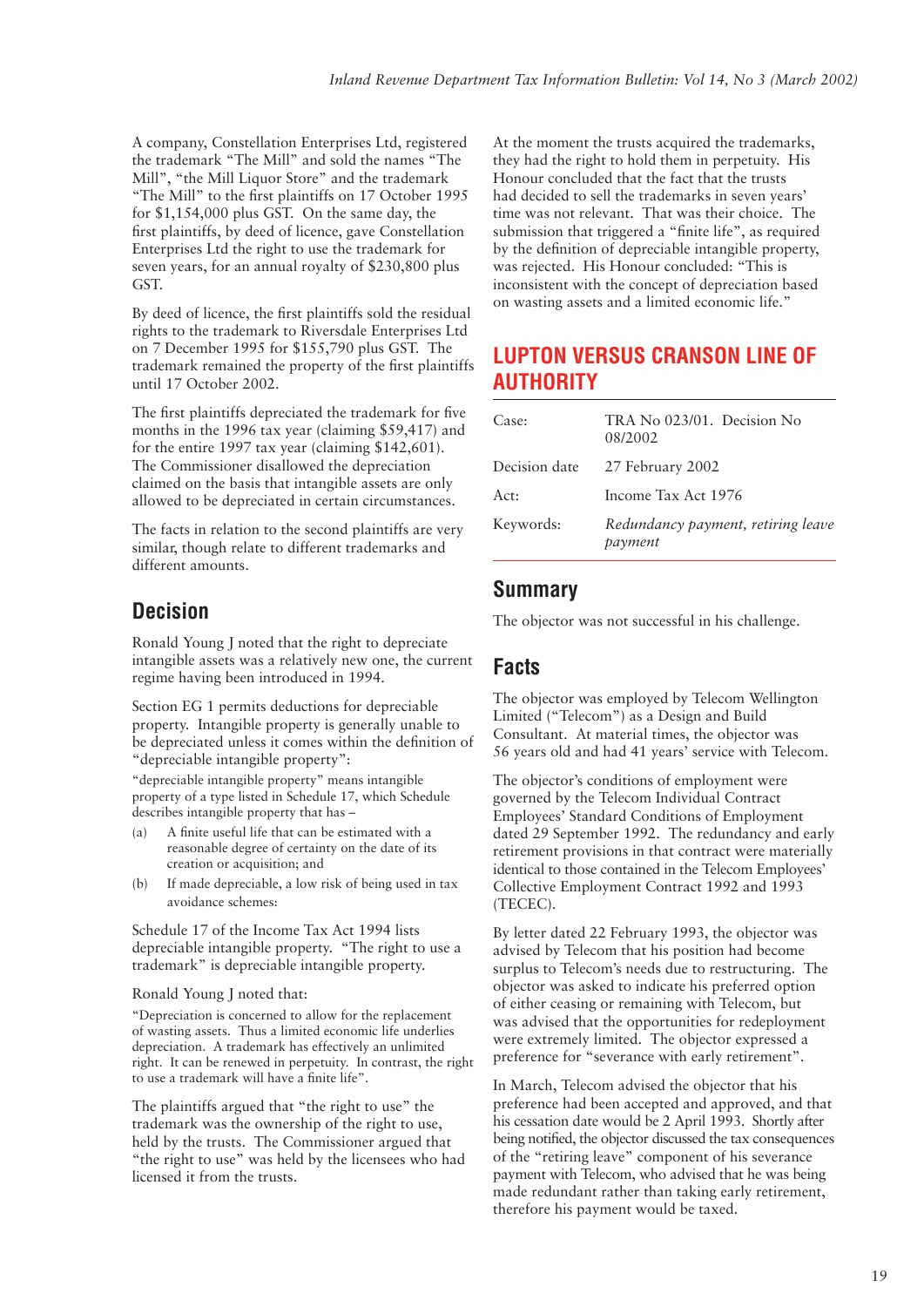In a memorandum dated 11 March 1993, the objector asked Telecom to review his severance with a view to making the "retiring leave" a retirement allowance so tax would not be payable. The next day, Telecom confirmed to the objector that he was being made redundant as a result of his position being declared surplus to needs.

The objector's employment ceased on 2 April 1993, and on 8 April 1993 he received a gross severance payment of \$104,317.92, which included \$29,400 "cessation leave". Telecom deducted PAYE on the full amount of the payment.

The gross severance payment was calculated in accordance with the clause in the objector's contract that related to termination of employment by redundancy. This provided a number of components to the payment: length of service, number of dependants, and either "retiring leave" for employees with 20 years' or more qualifying service or "cessation leave" for employees with less than 20 years' service.

In May 1994, the objector filed his income tax return for the year ended 31 March 1994 and declared his income to be in accordance with the IR12 deduction certificate issued by Telecom, which included the full amount of the severance payment. However, following assessment of the objector's 1994 return of income for the year ended 31 March 1994, the objector considered that Telecom was incorrect in deducting tax from the retiring leave payment, and he sought a refund of that tax.

### **Decision**

His Honour Judge Barber considered it clear from section 68(2) that, where any payment is made in a lump sum by way of a retiring allowance other than a redundancy payment, in respect of the employment or service of a taxpayer on the termination of that employment or service, that termination being the occasion of the taxpayer's retirement, the payment is deemed not to be assessable income.

He also noted that the character of a severance payment is to be determined from the legal arrangements entered into by the parties, irrespective of the nomenclature used by the parties, and from considering the surrounding circumstances to ascertain why employment was terminated.

On the evidence, His Honour found that the objector was specifically told by Telecom that his position was surplus to requirements, and that the payment in issue was made to the objector because of redundancy. He went on to state that:

"Whether the \$29,400 ingredient of the total payment is called a cessation leave payment or a retiring leave payment, it was not made on the occasion of the objector's retirement because the objector did not in fact retire. He was made redundant."

He further considered that the true nature of the legal arrangement between the parties was made under clause 7.3(b) of the objector's contract, which dealt with employees who have been made redundant: "The objector was made redundant and, in view of his past service, he became entitled, as a component of his voluntary severance payment, to a cash sum calculated in accordance with the scale for "retiring leave"."

In terms of section 68(2), then, the lump sum paid to the objector was not paid as a retiring allowance due on the termination of his employment by Telecom; nor was it paid on the occasion of the objector's retirement. The objector had not retired, but had been made redundant.

Accordingly, the payment of \$29,400 labelled "cessation leave" was not made on the occasion of the objector's retirement, and His Honour held that the Commissioner has acted correctly in not reassessing the objector's income tax to exclude as assessable the "retirement leave" component of the objector's severance payment. The assessment regarding the 1994 financial year was confirmed.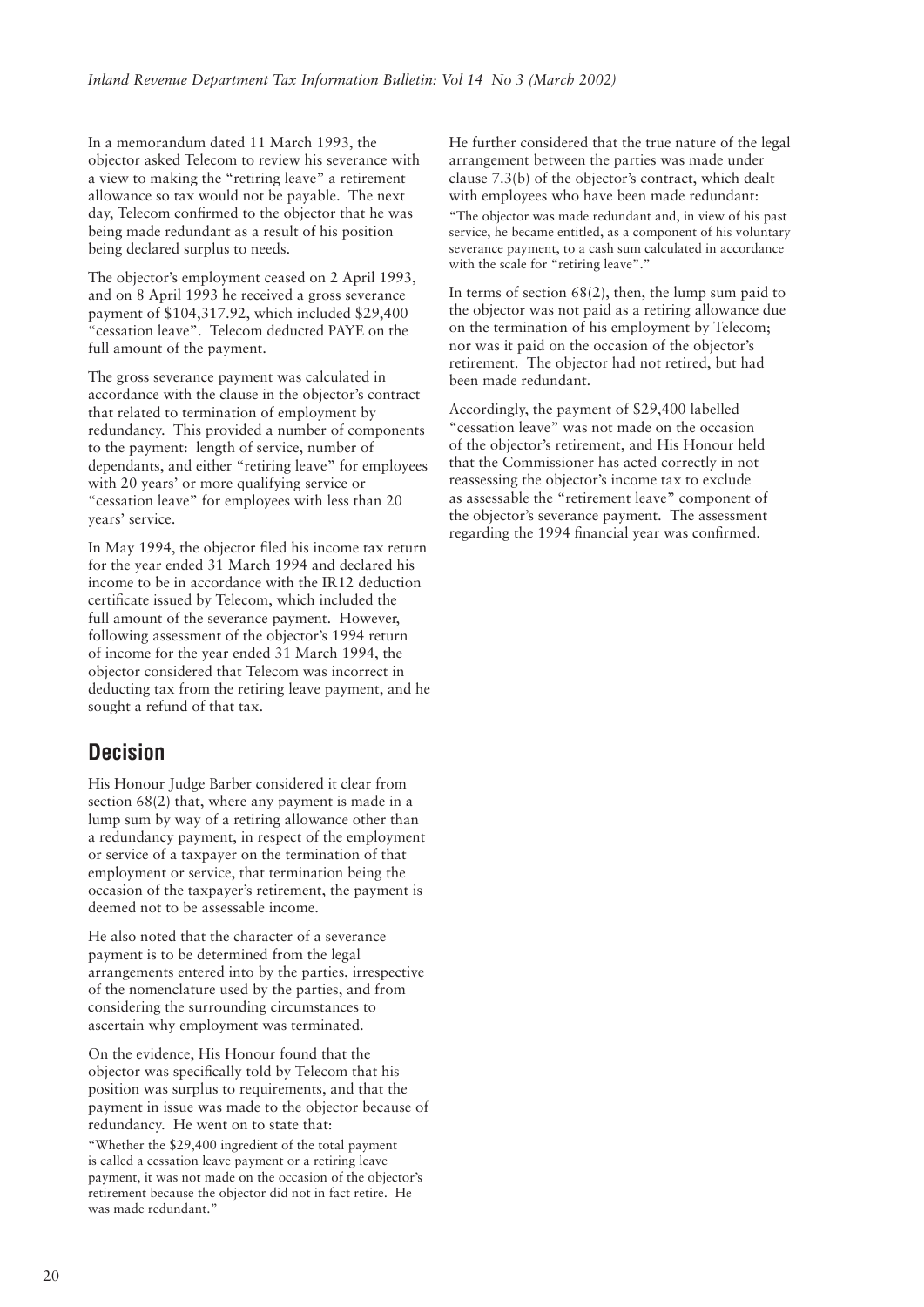*Inland Revenue Department Tax Information Bulletin: Vol 14 No 3 (March 2002) Inland Revenue Department Tax Information Bulletin: Vol 14, No 3 (March 2002)*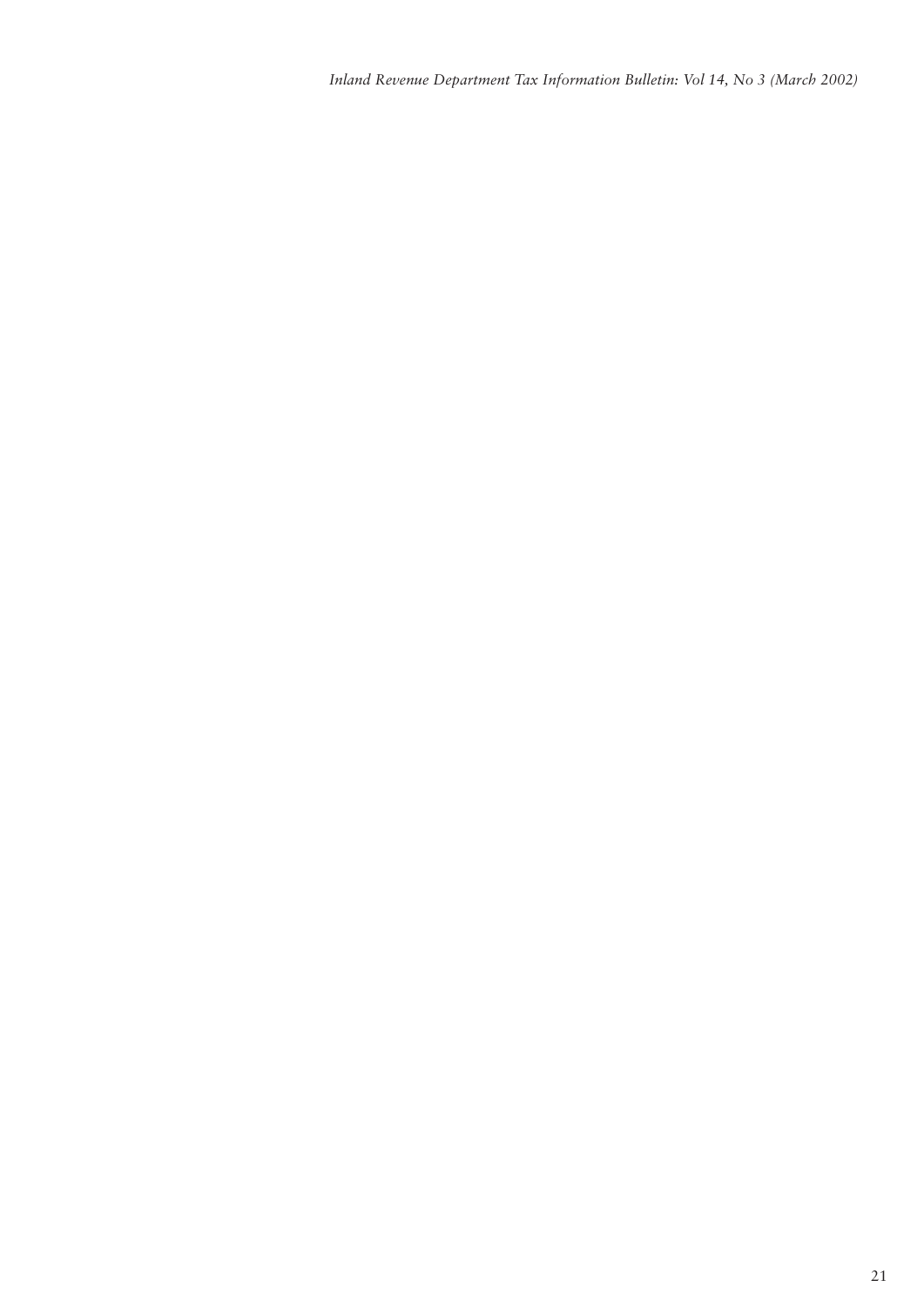*Inland Revenue Department Tax Information Bulletin: Vol 14 No 3 (March 2002) Inland Revenue Department Tax Information Bulletin: Vol 14, No 3 (March 2002)*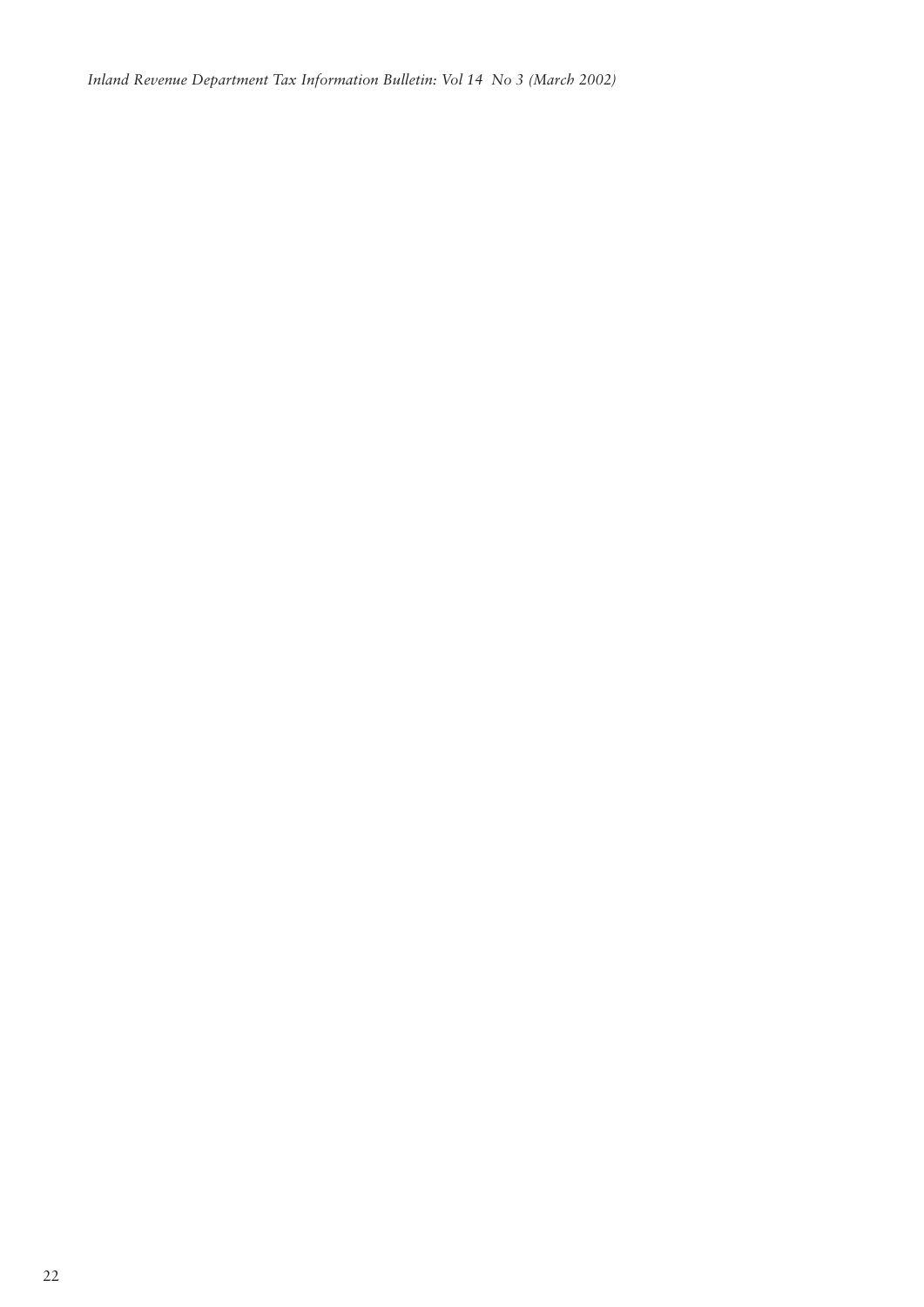## **REGULAR FEATURES**

## **DUE DATES REMINDER**

#### **APRIL 2002**

5 **Employer deductions and employer monthly schedule**

Large employers (\$100,000 or more PAYE and SSCWT deductions per annum)

- *Employer deductions (IR 345)* or *(IR 346)* form and payment due
- *Employer monthly schedule (IR 348)* due

#### 8 **End-of-year income tax**

- 7 April 2002, 2001 end-of-year income tax due for clients of agents with a March balance date
- 7 February 2003, 2002 end-of-year income tax due for people and organisations with a March balance date and who do not have an agent

#### 22 **Employer deductions**

Large employers (\$100,000 or more PAYE and SSCWT deductions per annum)

• *Employer deductions (IR 345)* or *(IR 346)* form and payment due

#### **Employer deductions and employer monthly schedule**

Small employers (less than \$100,000 PAYE and SSCWT deductions per annum)

- *Employer deductions (IR 345)* or *(IR 346)* form and payment due
- *Employer monthly schedule (IR 348)* due
- 30 **GST return and payment due**

#### **MAY 2002**

6 **Employer deductions and employer monthly schedule**

Large employers (\$100,000 or more PAYE and SSCWT deductions per annum)

- *Employer deductions (IR 345)* or *(IR 346)* form and payment due
- *Employer monthly schedule (IR 348)* due

#### 20 **Employer deductions**

Large employers (\$100,000 or more PAYE and SSCWT deductions per annum)

• *Employer deductions (IR 345)* or *(IR 346)* form and payment due

#### **Employer deductions and employer monthly schedule**

Small employers (less than \$100,000 PAYE and SSCWT deductions per annum)

- *Employer deductions (IR 345)* or *(IR 346)* form and payment due
- *Employer monthly schedule (IR 348)* due
- 31 **GST return and payment due**

**FBT return and payment due**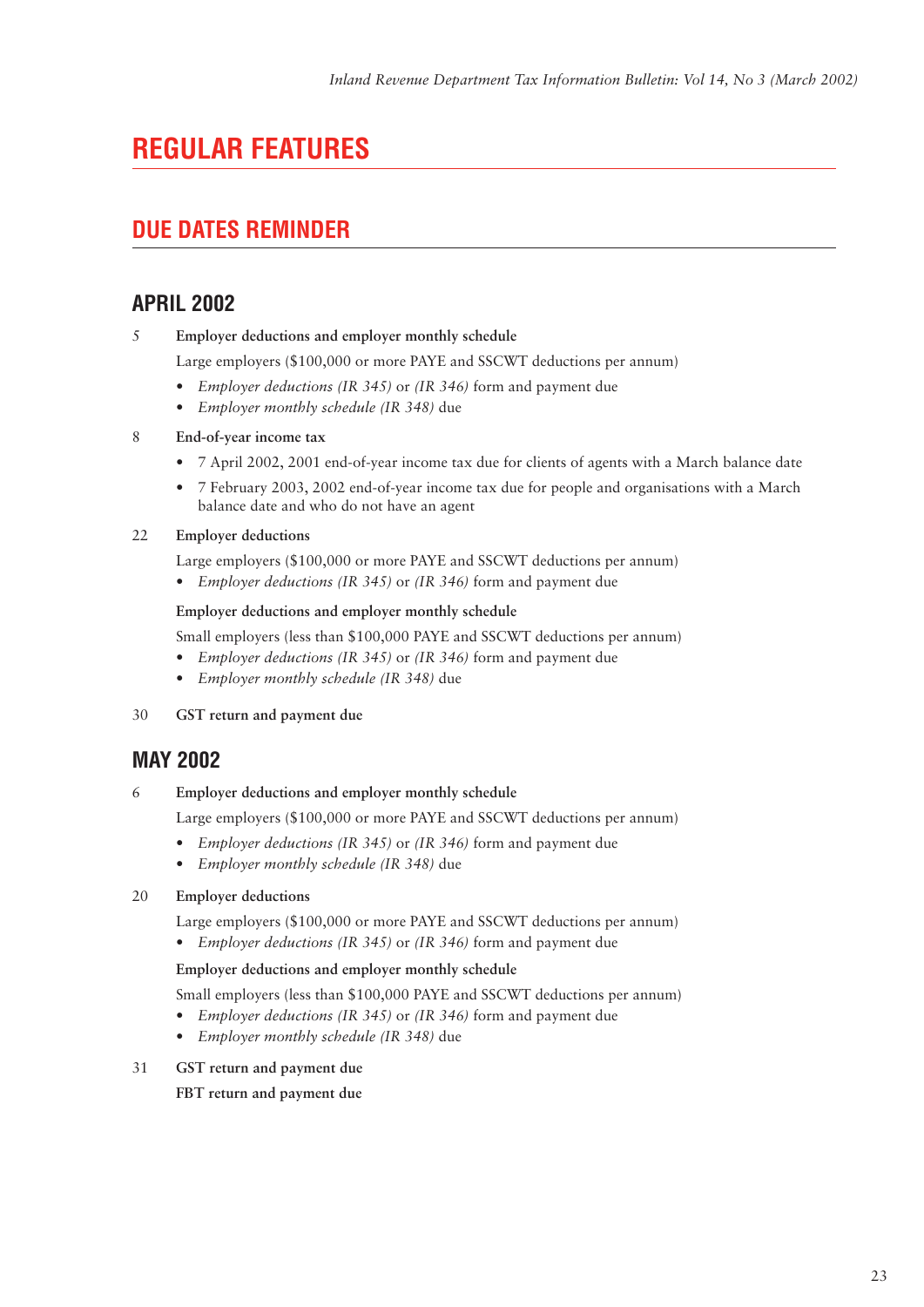*Inland Revenue Department Tax Information Bulletin: Vol 14 No 3 (March 2002) Inland Revenue Department Tax Information Bulletin: Vol 14, No 3 (March 2002)*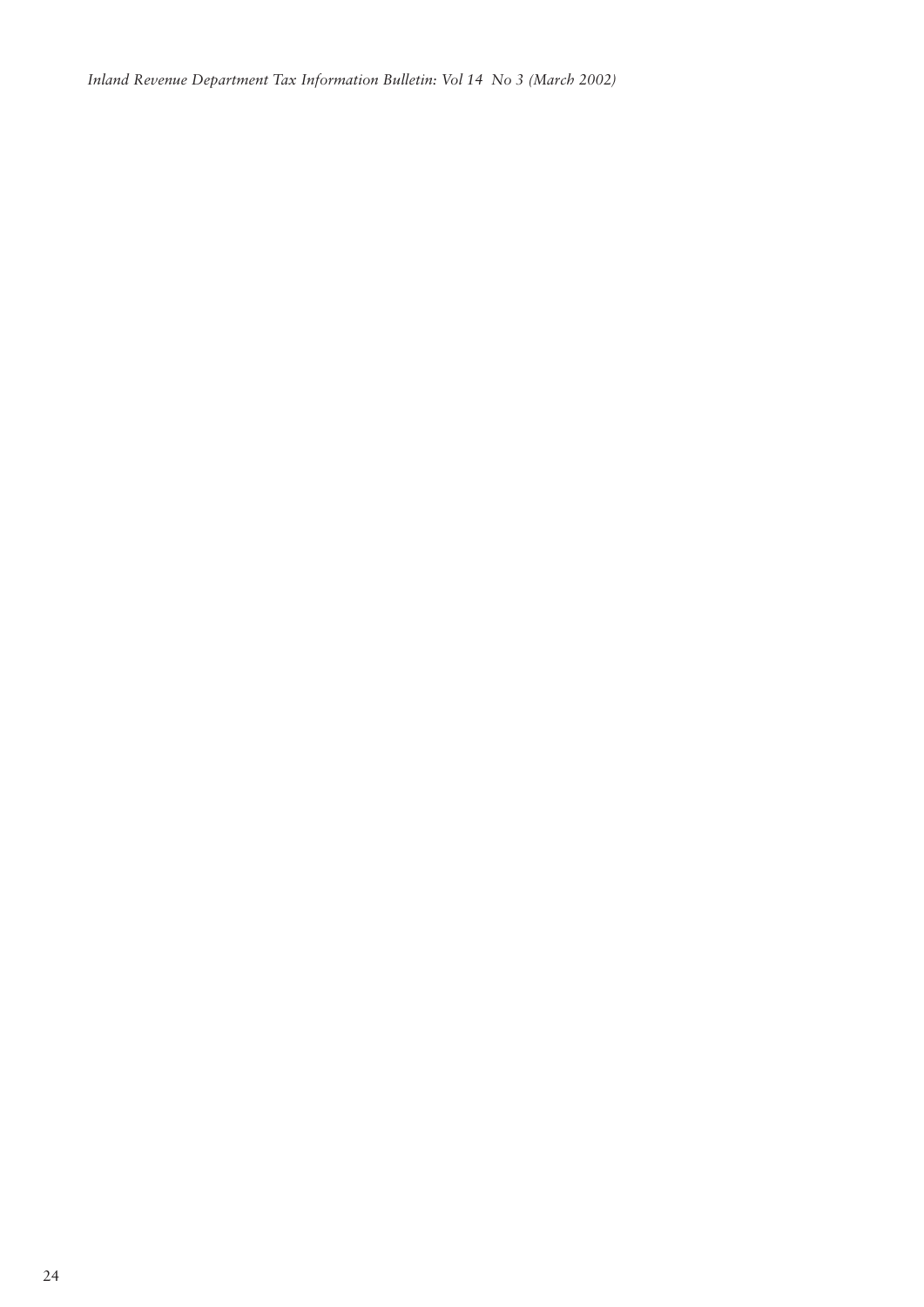## **YOUR CHANCE TO COMMENT ON DRAFT TAXATION ITEMS BEFORE THEY ARE FINALISED**

This page shows the draft public binding rulings, interpretation statements, standard practice statements and other items that we now have available for your review. You can get a copy and give us your comments in these ways:

**By post:** Tick the drafts you want below, fill in your name and address, and return this page to the address below. We'll send you the drafts by return post. Please send any comments in writing, to the address below. We don't have facilities to deal with your comments by phone or at our other offices.

#### **By internet:** Visit **www.ird.govt.nz**

On the homepage, click on "The Rulings Unit welcomes your comment on drafts of public rulings/interpretation statements before they're finalised…" Below the heading "Think about the issues", click on the drafts that interest you. You can return your comments by internet.

| Name           |  |  |  |
|----------------|--|--|--|
| <b>Address</b> |  |  |  |
|                |  |  |  |
|                |  |  |  |

Draft interpretation statement comment deadline

 $\Box$ 

IS3448: Home as a business site or work 30 April 2002 base—Motor vehicle use—FBT consequences

*Items are not generally available once the comment deadline has passed*

No envelope needed—simply fold, tape shut, stamp and post

The Manager (Field Liaison) Adjudication & Rulings National Office Inland Revenue Department PO Box 2198 Wellington

Affix Stamp **Here**